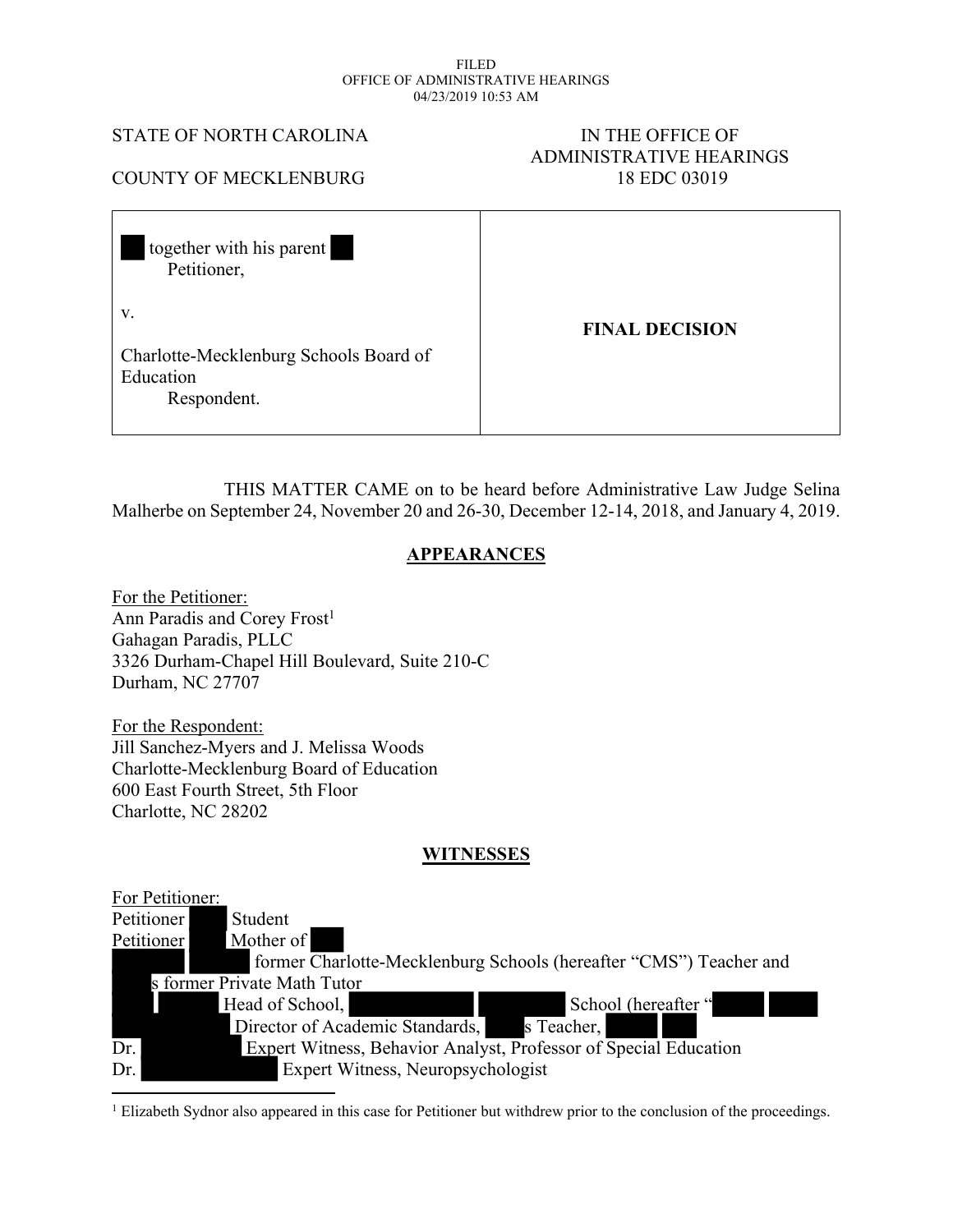For Respondent: s former English Teacher, CMS s former Earth Science Teacher, CMS Expert Witness, School Psychology Specialist, CMS Exceptional Children's Itinerant Coordinating Teacher, CMS Stacie Levi, Director of Administrative Services, Exceptional Children's Department, CMS

#### **PREHEARING MOTIONS**

Various motions were made prior to and during the hearing and rulings were made on the record. Of particular note for this written decision: Respondent's Motion for Partial Summary Judgment was granted concerning all claims arising prior to May 17, 2017, raised in Petitioner's Second, Fourth and Seventh Counts.

#### **EXHIBITS**

The following Exhibits were admitted into evidence:

Stipulated Exhibits ("Stip. Ex.") 1 through 4, 6-7, 9, 12-14, 17, 19-20, 36 (for limited purpose: historical background), 37 (for limited purpose: historical background), 38 (pp. 215, 217- 232), 39 (for limited purpose: historical background), 43, 45-47, 49-50, 51 (for limited purpose: it was discussed at 5/19/17 meeting), 52 (pp. 312-318), 54-56, 66, 70, 73, 77 (pp. 485-486), 80, 87, 90-94, 97 (pp. 805-806), 99 through 101; and

Petitioner's Exhibits ("Pet'r's Ex.") 6 (pp. 20, 22, 23 (only and for limited purpose: historical background), 14, 18 (**edge** email only), 19, 21 (for limited purpose: it was discussed at 5/19/17 meeting, but not for the truth of the contents), 22, 23, 25 (for limited purpose: showing parent's request for the IEP meeting), 28 (limited to only emails to/from pp. 312-313), 29, 31-33, 36, 37 (p. 392, 394-395), 38 (limited to emails only, pp. 430-431), 39 (limited to s and emails only, pp. 436, 452 ( email only) 478-479, 484 limited to email from Ms. 496 limited to 01/18/2017 email from Ms. 40 (p. 521-522, 525-526), 41 (p. 562, 575, 578-579), 43 (limited to s emails only, pp.  $689-690$ ,  $44-48$ ,  $57-60$ ,  $61$  (limited to text),  $62-66$ ,  $68-70$ .

The following exhibits were admitted only pursuant to Petitioner's offer of proof but were not accepted as evidence: Stipulated Exhibits 22, 24, 29 (pp. 135-136), 57.

#### **TRANSCRIPT**

Transcript volumes 1 through 9 were received and have been retained in the official record of this case. Transcript volumes 3 and 4 were corrected by the court reporter. The Parties filed a Stipulation on April 1, 2019, stating that they do not object to the amendments made to Transcript volumes 3 and 4, and that in Transcript volume 8 at line 23, the word "combination" is "accommodations".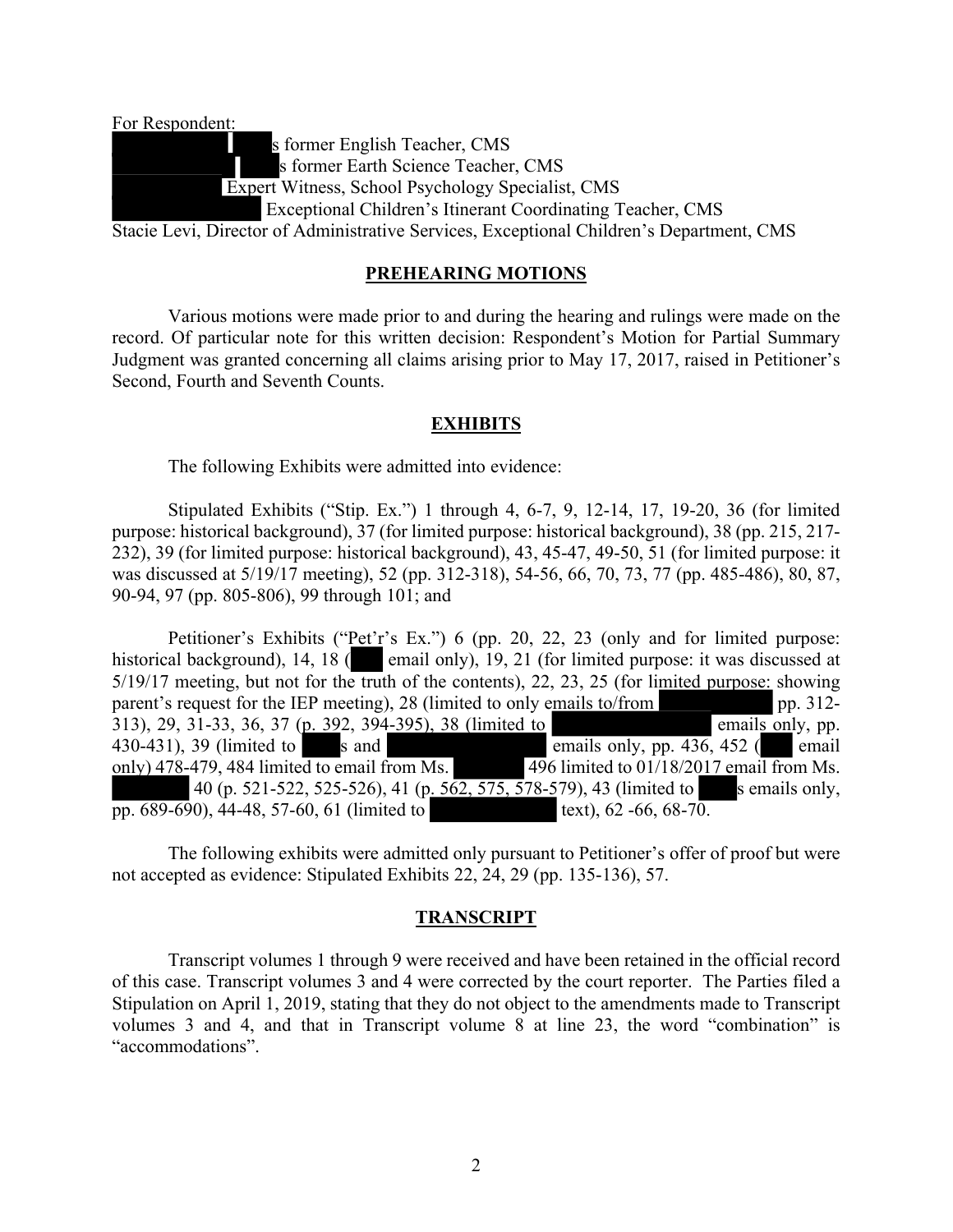Transcript volumes 1 through 9 correspond to the following days of hearing:

- a. Transcript volume 1 November 20, 2018
- b. Transcript volume 2 November 26, 2018
- c. Transcript volume 3 November 27, 2018 (revised)
- d. Transcript volume 4 November 28, 2018 (revised)
- e. Transcript volume 5 November 29, 2018
- f. Transcript volume 6 November 30, 2018
- g. Transcript volume 7 December 13, 2018
- h. Transcript volume 8 December 14, 2018
- i. Transcript volume 9 January 4, 2019

## **ISSUES**

1. Whether Respondent failed to conduct a full and individualized evaluation of between May 17, 2017 and May 17, 2018, and if so, whether any such failure denied an opportunity for a free appropriate public education ("FAPE");

2. Whether Respondent failed to provide Petitioners an opportunity to examine records, and if so, whether any such failure denied Petitioners their right to parent participation;

3. Whether Respondent failed to ensure Petitioners' attendance at the May 19, 2017 IEP meeting, and if so, whether any such failure denied Petitioners their right to parent participation;

4. Whether Respondent inappropriately denied eligibility for special education services on May 19, 2017, and if so, whether any such failure denied a FAPE;

5. Whether Respondent predetermined s eligibility without consideration of the information available;

6. Whether Respondent failed to develop and offer an appropriate Individualized Education Plan ("IEP") between May 17, 2017 and May 17, 2018, and if so, whether any such failure denied a FAPE;

7. If Respondent did deny a FAPE, whether School is a placement reasonably calculated to provide educational benefit for that supports an award of tuition reimbursement; and

8. If Respondent did deny a FAPE, whether an award of compensatory education is appropriate.

## **BACKGROUND**

At the start of the hearing in this matter, the parties agreed to Jurisdictional, Party, Legal, and Factual Stipulations in a proposed Pre-Trial Order, which was approved and filed in the Office of Administrative Hearings on September 24, 2018. Stipulations are referenced as "Stip. 1," "Stip.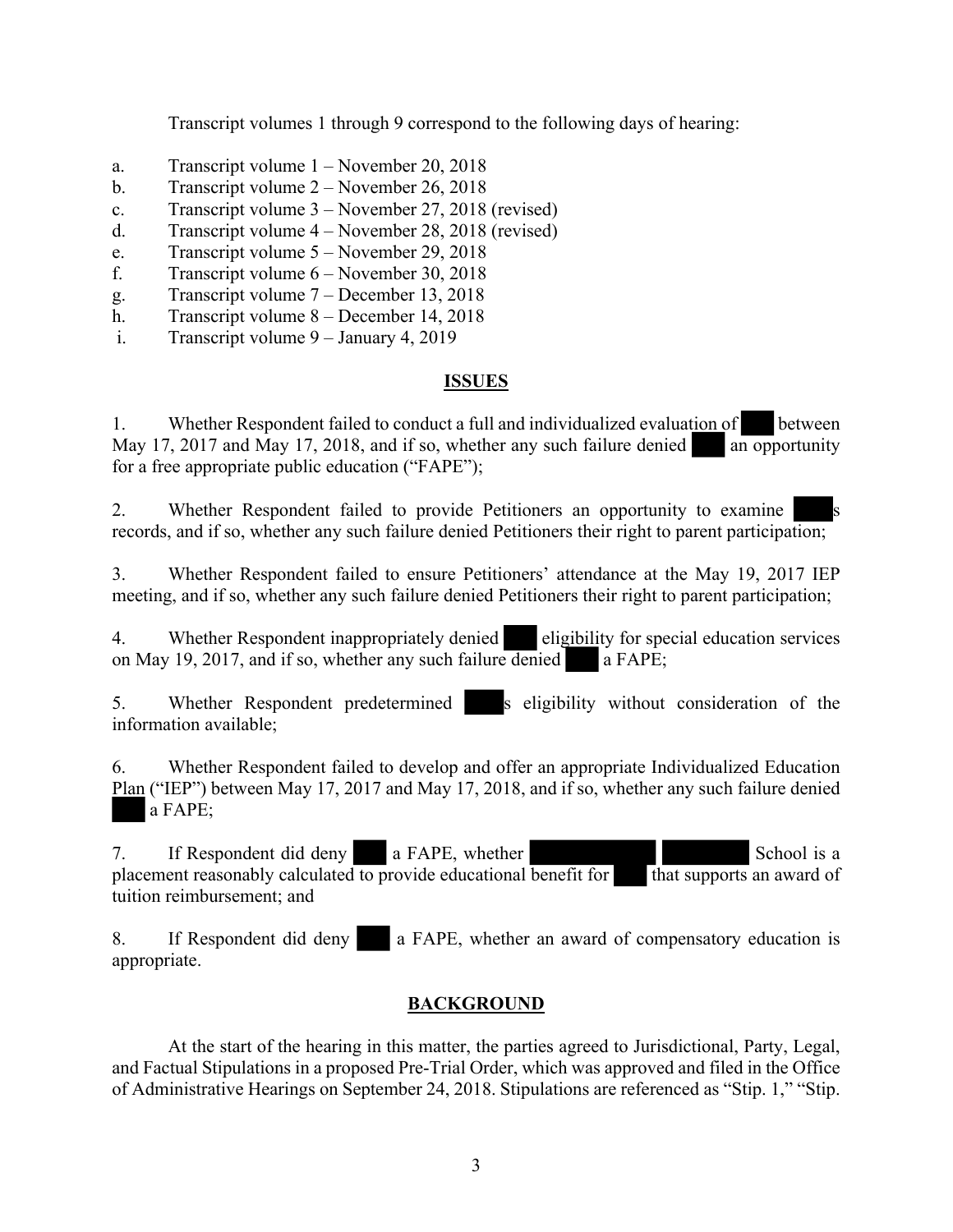2," "Stip. 3," etc. To the extent that the Stipulations are not specifically stated herein, the Stipulations of Fact in the Order on the Pre-Trial Conference are incorporated fully herein by reference. The parties stipulated to, and the Undersigned hereby adopts, the following:

#### **Jurisdiction, Parties and Applicable Law**

1. and Respondent named in this action are properly before this Tribunal, and this Tribunal has personal jurisdiction over them.

2. As the party seeking relief, the burden of proof for this action lies with Petitioner. *See Schaffer ex rel. Schaffer v. Weast*, 546 U.S. 49, 62 (2005).

3. Petitioner has the burden of proof by the of the evidence. N.C. Gen. Stat.  $\S$ 150B-34(a).

4. The Office of Administrative Hearings has jurisdiction over this case pursuant to Chapters 115C and 150B of the North Carolina General Statutes and the Individuals with Disabilities Education Act ("IDEA"), 20 U.S.C. §1400 et seq., and implementing regulations 34 C.F.R. Parts 300 and 301. N.C. Gen. Stat. 115C-109.6(a) and (b) control the issues to be reviewed.

5. The IDEA is the federal statute governing education of students with disabilities. The federal regulations promulgated under the IDEA are codified at 34 C.F.R. Parts 300 and 301.

6. Respondent is a local education agency receiving monies pursuant to the IDEA.

7. The controlling state law for students with disabilities is N.C. Gen. Stat. Chapter 115C, Article 9 and the corresponding state regulations, including the *Policies Governing Services for Children with Disabilities*.

8. Petitioner, as the party requesting the hearing, may not raise issues at the hearing that were not raised in the due process petition.

9. Petitioner is seeking compensatory education for his claims.

10. Petitioner is seeking private school reimbursement for the 2017-201 and 201 -201  $\alpha$  academic years in which was enrolled at  $\alpha$ 

11. Each of the exhibits identified by the parties as "Stipulated Exhibits" were stipulated as genuine and no objections were to be made to their authenticity.

## **Stipulated Facts**

12. is an -year-old student residing in Mecklenburg County. is the parent of and their address is  $[home$  address is omitted].

13. s date of birth is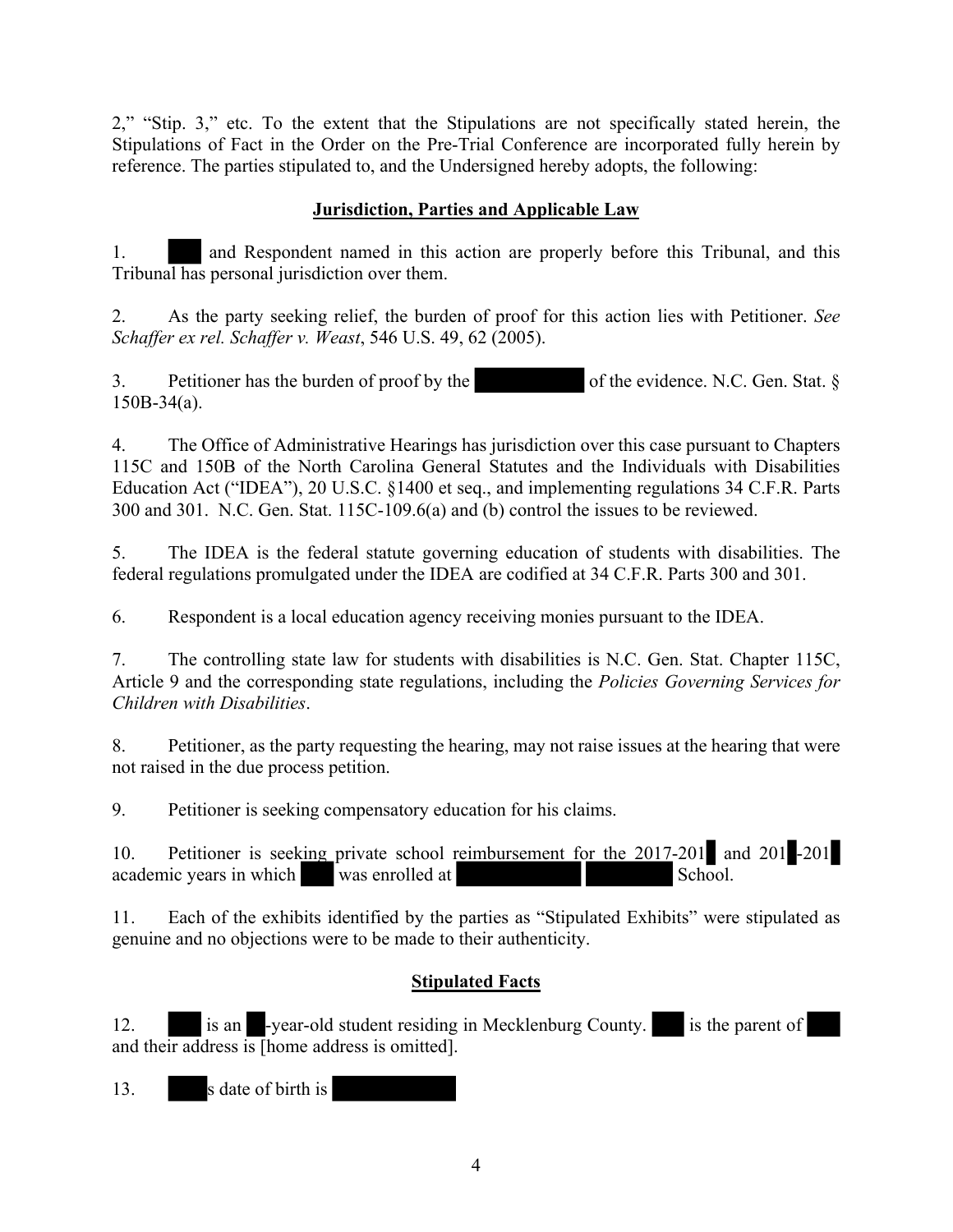14. Charlotte-Mecklenburg Board of Education ("CMS"), is a local educational agency and is required to comply with the Individuals with Disabilities Education Act of 2004 ("IDEA").

15. **attended** High School (" a public high school operated by Respondent, during the 201 201 academic year.

16. registered for school in CMS on June , 20 and enrolled at on August  $29, 201\overline{6}$ .

17. s academic schedule for the 2016-2017 academic year included the following courses: NC Math 3, Principles of Business & Finance, English III, Wind Ensemble (Advanced), American History I, Latin I, American History Founding Principles: Civics & Economics, and Earth/Environmental Science.

18. During the 201 -201 school year, participated in which is an extracurricular activity for which students can elect to receive course credit.

19. was a School Psychologist employed by Respondent, who conducted s psychological evaluation in May 2017.

20. is a Speech and Language Pathologist employed by Respondent, who conducted s hearing screening and speech language pathology evaluation in March 2017.

21. is an Occupational Therapist employed by Respondent, who conducted s occupational therapy evaluation in March 2017.

22. is a Registered Nurse who conducted s vision screening in March 201.

23. Dr. conducted an intellectual evaluation of on March  $\,$ , 201 , finding intellectual abilities within the average range. Dr.  $\overline{\text{offered}}$  the opinion that s true learning capacity is likely closer to 110 (75th percentile) than 100.

24. Dr. evaluated on February , 201 He diagnosed as follows:

300.00 (F41.9) Anxiety Disorder characterized by low stress response threshold 314.00 (F90.9) Unspecified Attention Deficit/Hyperactivity Disorder (ADHD), Mild 315.00 (F81.0) Specific Learning Disorder with impairment in reading (dyslexia), Mild, reading rate/fluency 315.2. (F81.81) Specific Learning Disorder with impairment in written expression (dysgraphia), Mild, spelling accuracy, grammar and punctuation accuracy

25. On May, 201, the IEP team determined that did not meet the eligibility criteria for Other Health Impairment, Autism, and Specific Learning Disability.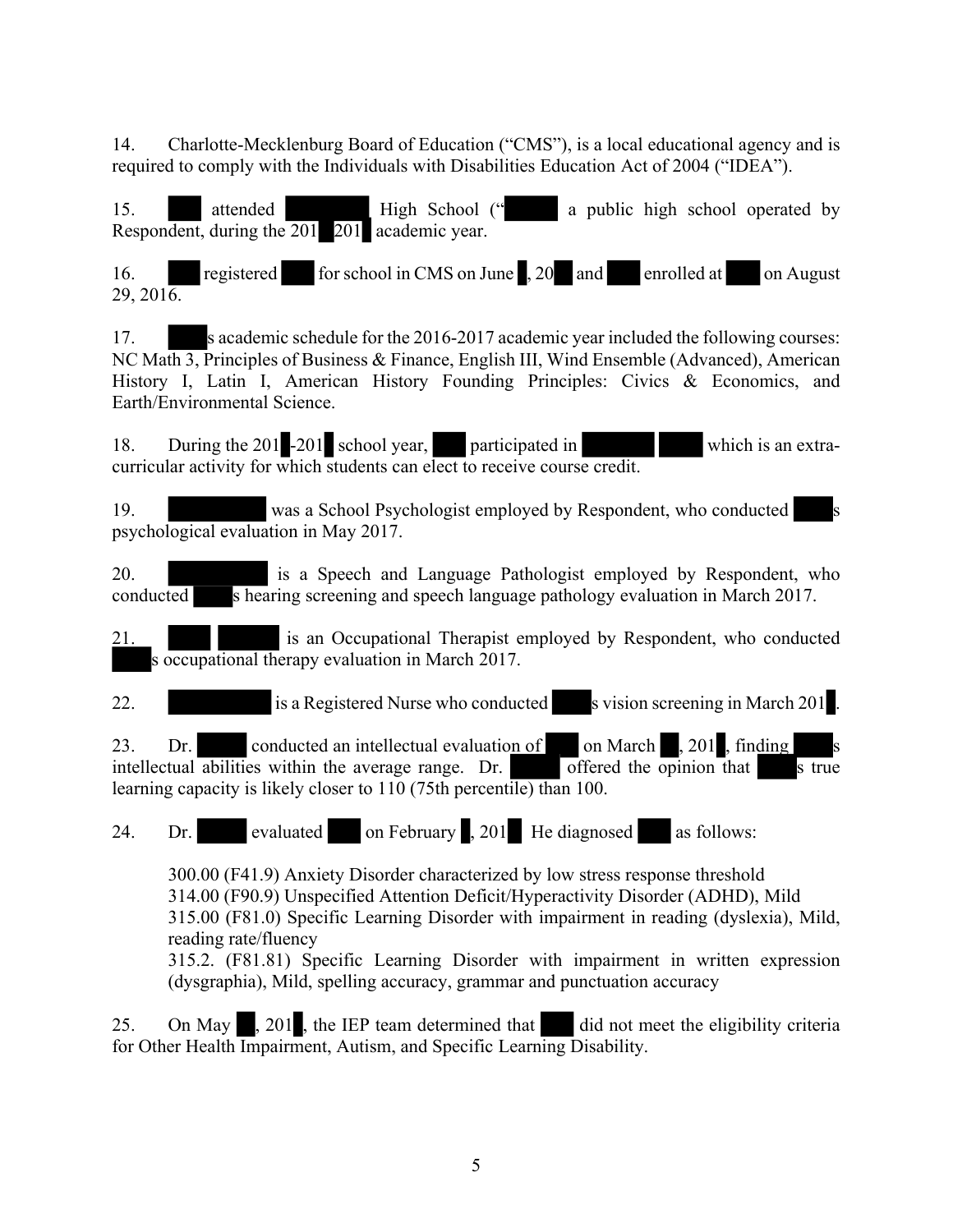26. CMS emailed the IEP documents and evaluations from the May 19, 2017, IEP meeting to on May 19, 2017.

27. During the 201 -201 school year, did not earn credits for NC Math 3, Latin I, and Principles of Business  $\overline{\&}$  Finance.



**BASED UPON** careful consideration of the sworn testimony of the witnesses presented at the hearing, the documents and exhibits received and admitted into evidence, and the entire record in this proceeding, the undersigned Administrative Law Judge makes the following Findings of Fact. In making these Findings of Fact, the Undersigned has weighed all the evidence and has assessed the credibility, including, but not limited to the demeanor of the witnesses, any interests, bias, or prejudice the witness may have, the opportunity of the witness to see, hear, know or remember the facts or occurrences about which the witness testified, whether the testimony of the witness is reasonable and whether the testimony is consistent with all other believable evidence in the case.

## **FINDINGS OF FACT**

#### **Background**

1. The Petition for Contested Case Hearing ("Pet.") was filed on May 17, 2018. (Pet.). The relevant time period for any alleged violations is May 17, 2017 to May 17, 2018.

2. The Petition was filed when was ( ) years old. (Pet.).

 $\overline{3}$ . For the 2016-2017 school year, enrolled in Respondent's district for his grade year where he attended High School (" which served approximately 2000 students in grades 9-12. (Test. of Stips. 15  $\&$  16.)

4. Initially at faced acclimation challenges as was a significantly larger school than any school he had attended and the classes were more fast-paced. (Test. of eventually made friends and became more comfortable at (Test. of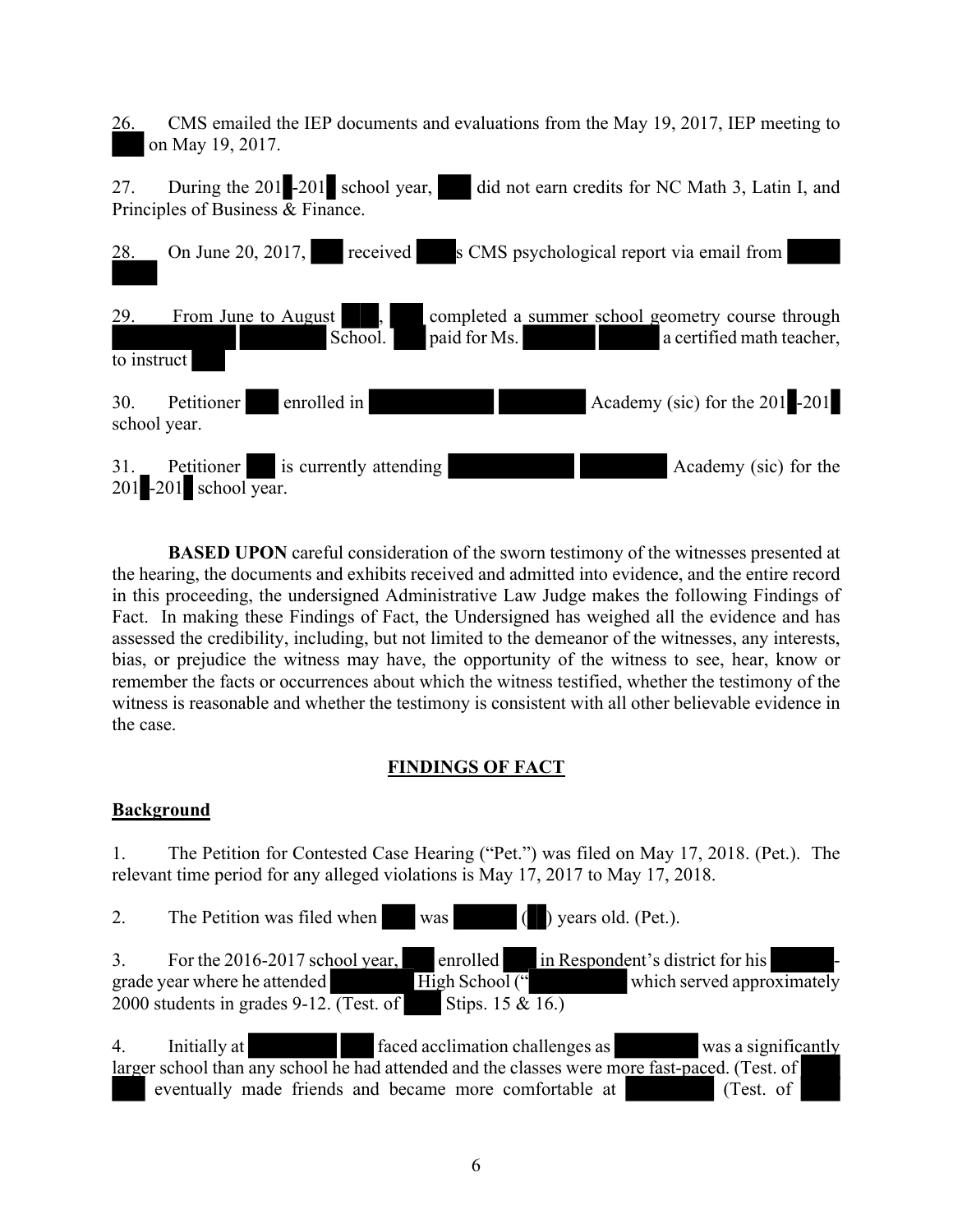Although understood his classwork and assignments, he did not consistently turn in his homework assignments. (Test. of and and  $\frac{1}{1}$  and  $\frac{1}{1}$  and  $\frac{1}{1}$  and  $\frac{1}{1}$  and  $\frac{1}{1}$  and  $\frac{1}{1}$  and  $\frac{1}{1}$  a homework assignments. (Test. of and  $\qquad$  Stip. Ex. 97) After got home from school or he had online tutoring six times per week. (Test. of and still had an average of four hours of academic homework a day. (Test. of

5. During the fall semester of the 2016-2017 school year, had numerous time commitments outside of school that consumed more than 25 hours per week. (Test. of and In addition to his required academic coursework, took a voluntary class for which he chose to receive a grade/credit. (Test. of and Stip. 18). required 8-10 hours per week of practice, performances at football games, and weekend s, which sometimes required 12 hours away from home. (Test. of and The season ended on November 4, 2016. In addition, had private music lessons and he practiced his instrument at home on a daily basis. (Test. of  $\Box$  and

6. During the second semester of the 201 -201 year, participated in extra-curricular activities such as Jazz and UNC-C Honor had weekly private , and practiced his  $\overline{a}$  at home on a daily basis. (Test. of and

7. When began struggling with his academic courses, both and refused to decrease s extra-curricular activities. (Test. of and  $\overline{On}$  more than one occasion, either left after-school tutoring early or did not go to after-school tutoring in order to  $\overline{\text{particle}}$  in his extra-curricular activity. (Test. of  $\overline{\text{and}}$ 

8. On September 7, 2016, one week after school began, an IEP team convened at request. (Test. of Stip. Ex. 17) IEP Teams also convened on September 28, 2016 and January 18, 2017 to complete a Special Education Referral for an evaluation for Exceptional Children's ("EC") Services for  $(Id.)$ . According to has always straddled the line between special education and general education. (Test. of attended each of those meetings and made her concerns for known and expressed her desire that have an Individualized Education Plan ("IEP"), specifically requesting the Learning Lab class. (Test. of and At those IEP meetings, the IEP team reviewed s grades, his abilities, his needs, and considered teacher and parent input. (Stip. Exs. 19,  $36 \& 99$ ; Test. of While the IEP team determined that would not be evaluated for special

education services, was provided a Section 504 plan and accommodations. (Stip. Exs. 17, 37, 51 & 101).

9. was in frequent email communication with the teachers and staff about her concerns, her viewpoint, and her continued desire that be provided an IEP. (Test. of and Pet'r's Exs.6, 18 & 34).

10. Respondent's staff addressed s concerns by implementing behavioral supports, strategies, and interventions for (Test. of and Stip. Exs. 36, 46 & 56)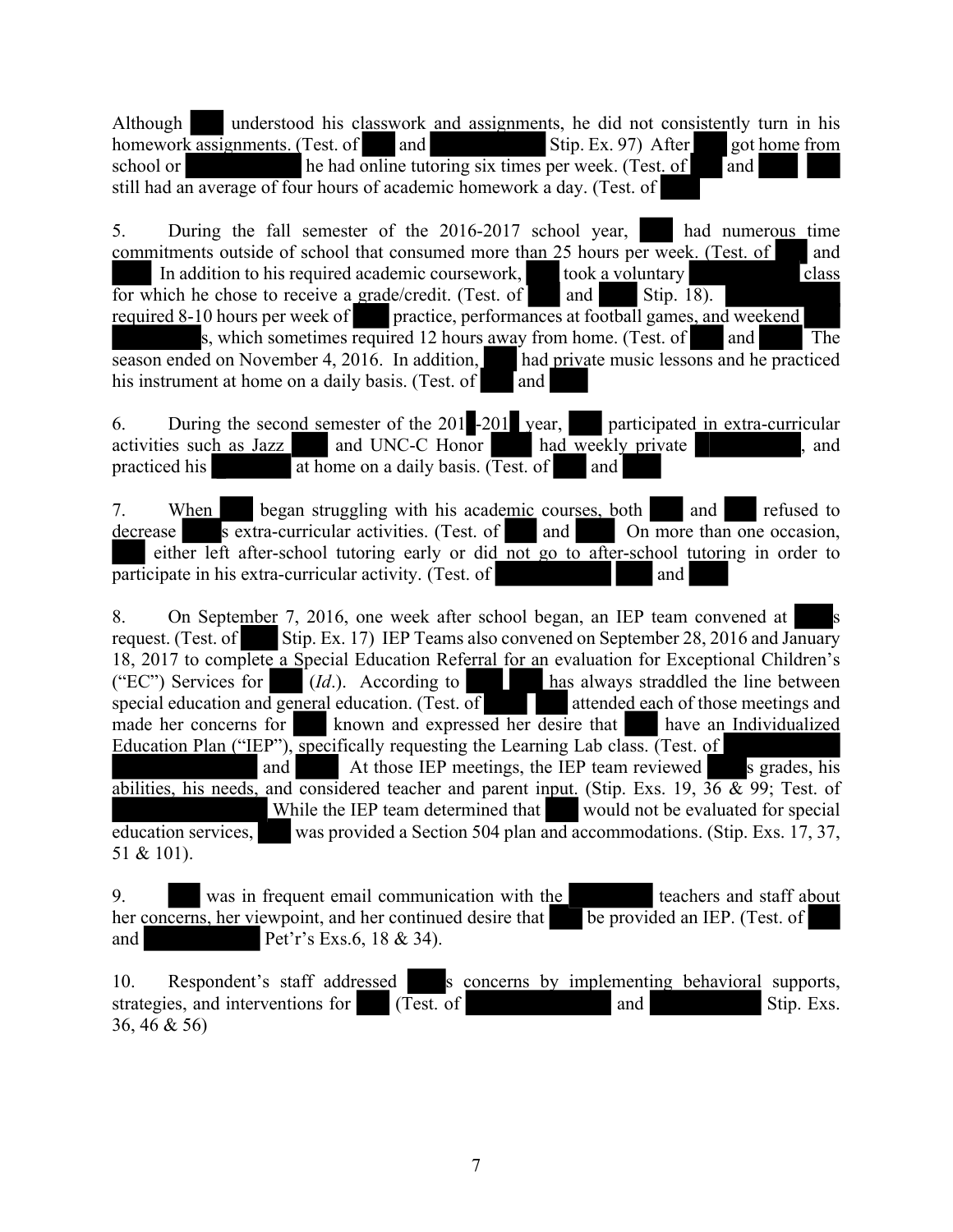11. was provided the accommodation of extra time to turn in his homework. (Stip. Ex. 51: Test. of rarely used the accommodation and consistently did not turn in rarely used the accommodation and consistently did not turn in homework assignments. (Test. of and

12. was provided the accommodation of extra time to take assessments, but he rarely used this accommodation. (Stip. Ex. 51; Test. of

13. was provided opportunities to improve his grade on low-scoring assignments by submitting completed test corrections which would have raised his scores. He did not take advantage of those opportunities. (Test. of and

14. Each of s teachers at offered before/after school tutoring hours. (Test. of and did not take advantage of those opportunities despite the repeated recommendations of the IEP team and his teachers that attend the tutoring offered at  $(Stip. Exs. 37 & 46; Test. of$  and attended for English approximately four times during the school year and did not attend any tutoring for Earth/Environmental Science during the spring semester. (Test. of and

15. The IEP team also provided with suggestions and strategies to help him with homework completion and submission. (Test. of

16. On March 15, 2017, Respondent convened an IEP meeting to conduct a Special Education Referral for an evaluation for Exceptional Children's ("EC") Services for (Stip. Ex. 46). attended this meeting. (Stip. Ex. 45; Test. of

17. At the meeting, the team documented the "Reasons for Referral/Areas of Concern," which determined what evaluations would be conducted. (Test. of and The concerns indicated by the team included the areas of Language Arts, Mathematics, Health/Medical, Motor skills, and Study/Work skills. (Stip. Ex. 46).

18. The IEP team determined that evaluations of were needed in the following areas: behavioral/emotional, social developmental history, speech/language, adaptive behavior, vision screening, hearing screening, observation, and occupational therapy. (Stip. Ex. 46).

19. The IEP team, including agreed that the Psychological, Educational, and Autism evaluations conducted by Dr. the prior year were "current and relevant". (Stip. Ex. 45; Test. of

20. In the eligibility category of Autism, Respondent conducted all required assessments according to the North Carolina *Policies Governing Services for Children with Disabilities* and used a variety of assessment tools and strategies. (Test. of and Stip. Ex. 66). The IEP team's decision not to conduct an Autism evaluation is supported by the evidence: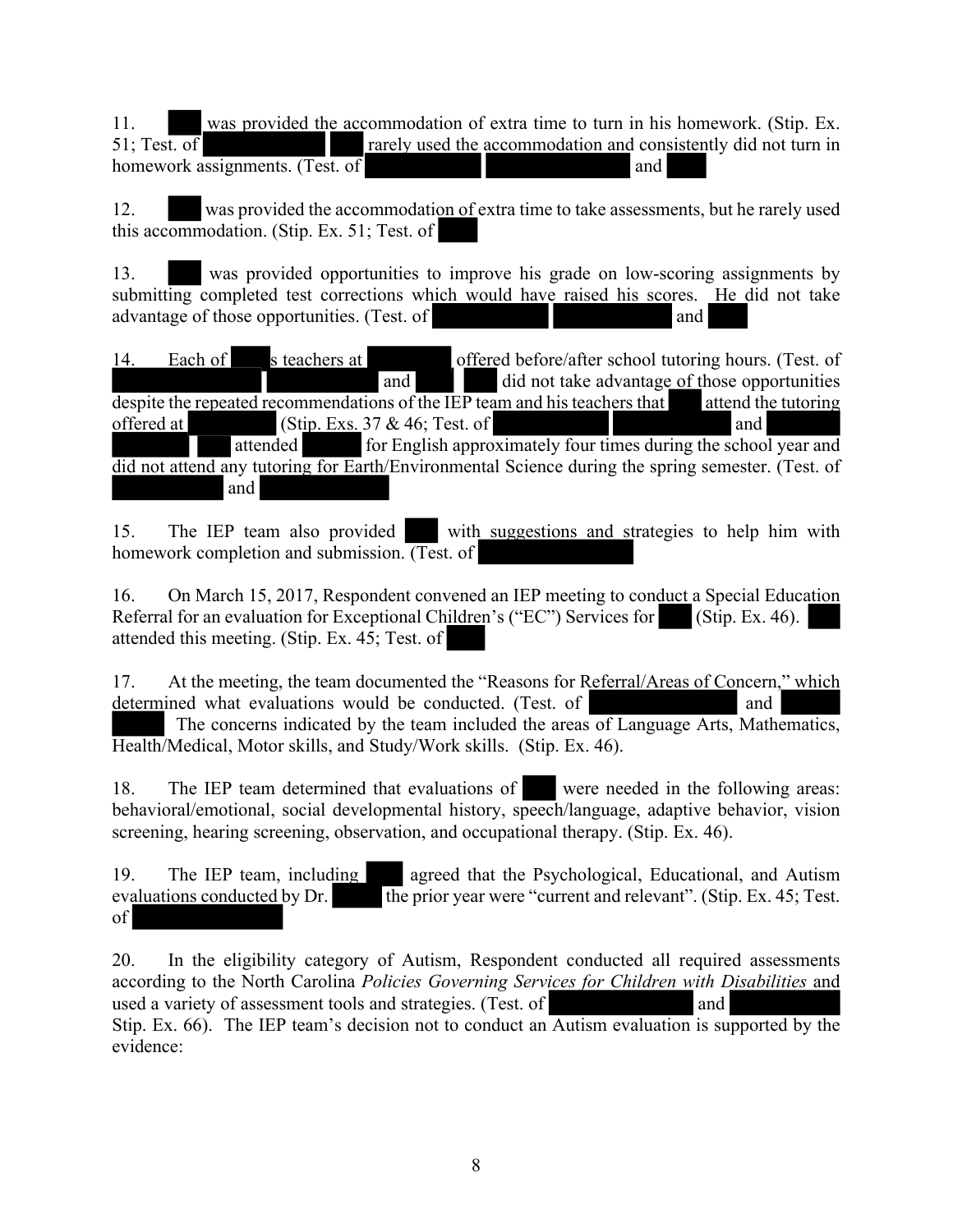a. The IEP team, including noted in the "Reasons for Referral/Areas of Concern" any concerns in the areas of communication, sensory, social interactions, or behavior other than under-estimating himself and noted strengths in communication skills and behavioral social skills. (Stip. Ex. 46). The lack of concerns in those areas is consistent with the testimony of s teachers at and the record. (Test. of and  $\overline{Stip}$ . Exs. 46, 66  $\&$  80). Neither the Speech/Language evaluation nor the Occupational Therapy evaluation conducted by Respondent indicated any concerns regarding s communication skills, social interactions, sensory responses or indicated an autism evaluation should be conducted. (Test. of Stip. Exs. 50  $\&$  55).

b. At the time of the referral meeting, had not had a diagnosis of Autism Spectrum Disorder ("ASD" or "Autism") since 2012. (Stip. Ex. 1). Although was diagnosed with Autism in preschool in 2005 (Test. of Dr. Pr. evaluated every year from 2012 through 2016, including two Autism evaluations, and never diagnosed with Autism. (Stip. Exs. 1,2, 4 & 12). In 2012, Dr. determined that no longer met the diagnostic criteria for Autism. (Stip. Ex. 1). On February 4, 2016, Dr. conducted another Autism evaluation of specifically the Autism Spectrum Rating Scales ("ASRS"). (Stip. Ex. 12). Dr. February 2016 evaluation noted that s parents endorsed no significant symptoms of Autism, and that s symptoms of Autism continued to decrease over time. (*Id.*).

In September 2016, informed s teachers at in an email that did not have a diagnosis of Autism and "no longer has the quirky mannerisms or social  $difficulties of Autism." (Pet'r's Ex. 37, p. 390; Test. of$ 

d. There was no reason to suggest to the IEP team that an additional Autism evaluation was needed. (Test. of and and The IEP team's decision to use Dr.  $201\overline{6}$  evaluation was in the discretion of the IEP team and was not inappropriate. (Test. of Dr. and

e. "stood by" Dr. 2016 evaluation and thought it was accurate when it was conducted. (Test. of  $\Box$  and Dr.

21. In the category of Other Health Impairment ("OHI"), the IEP team conducted all required assessments and used a variety of assessment tools and strategies, including research-based interventions. (Test. of and Stip. Ex. 70). The research-based interventions included check in/check out with s and teacher and the use of an agenda to interventions included check in/check out with  $\overline{s}$  teacher and the use of an agenda to help self-monitor his assignments and due dates. (Stip. Exs. 46  $\&$  70; Test. of and

22. The IEP Team did not conduct a Functional Behavior Assessment ("FBA") which is not required under any category of eligibility. (Test. of

23. Petitioner's witness, Dr. testified that an FBA could be helpful and that she was unclear whether the IDEA required an FBA for any situation other than disciplinary placement.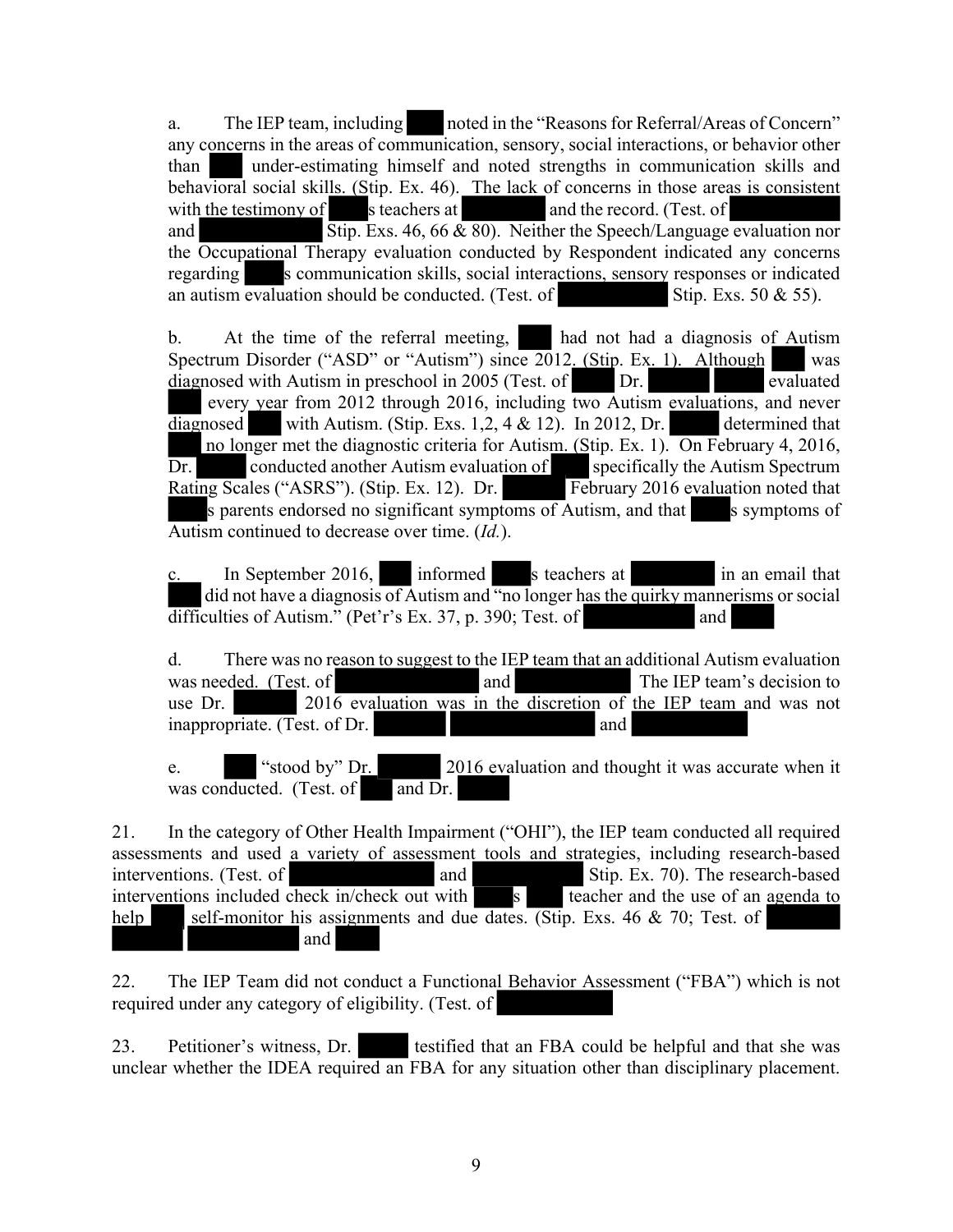(Test. of Dr. According to Petitioner's witness, Dr. whether to conduct an FBA is in the IEP team's discretion. (Test. of Dr.

24. Respondent used a variety of assessment tools and strategies to gather information relevant to determining whether was eligible for special education services. The data collected by the IEP team was sufficient to inform the team's decision in determining  $\blacksquare$  s eligibility. (Test. of and

25. Based on the above findings, the Undersigned finds that Respondent conducted a full and individualized evaluation of and assessed all areas of suspected disabilities for

## **May 19, 2017, Eligibility Determination Meeting**

 $\overline{\phantom{a}}$ 

26. On May 19, 2017, Respondent convened an IEP team meeting to determine whether was eligible for special education services. (Stip. Ex. 73). The IEP team met for approximately five and a half hours. (Test. of and

27. Prior to this meeting, Petitioner was given a Prior Written Notice which contained summaries of s evaluation results for Autism and Other Health Impairment categories. (Stip. Exs. 63  $\&$  70). Petitioner was not provided with the actual evaluation reports prior to the IEP meeting because it is Respondent's practice not to provide evaluation reports to parent(s) in advance of an IEP meeting; the full evaluation reports are explained during the IEP meeting. (Test. of and

28. In determining eligibility, the IEP team gathered relevant functional, developmental, and academic information about and drew upon information from a variety of sources, including tests, parent input, teacher recommendations, psychological evaluation, and information about the child's physical condition, social background, and adaptive behaviors. (Stip. Exs. 66, 70, 73 & 80; Test. of and

29. The IEP team specifically considered the following: social history, educational evaluation (Woodcock-Johnson IV), medical evaluation, psychological evaluation (Wechsler Intelligence Scale for Children-V), Wide Range Assessment of Visual Motor Abilities (WRAVMA), Speech/Language screenings and evaluations, behavior assessments (BASC-3: self, parent, and teacher ratings), adaptive behavior assessments (ABAS-3: parent and teacher ratings), Autism Spectrum Rating Scale (ASRS: parent and teacher ratings), vision and hearing screenings, student observations, research based interventions, review of existing data, PowerSchool reports and grades, homework and class work, behavior plan, and Section 504 plan. (Stip. Exs. 66, 70, 73, 77  $\&$  80; Test. of and and The team also considered input from all of s teachers. (Test. of and

30. The IEP team reviewed data provided by including rating scales, social/developmental history, and previous evaluations that the IEP team determined current and relevant at the referral meeting on March 15, 2017. (Stip. Exs. 66, 70 & 73; Test. of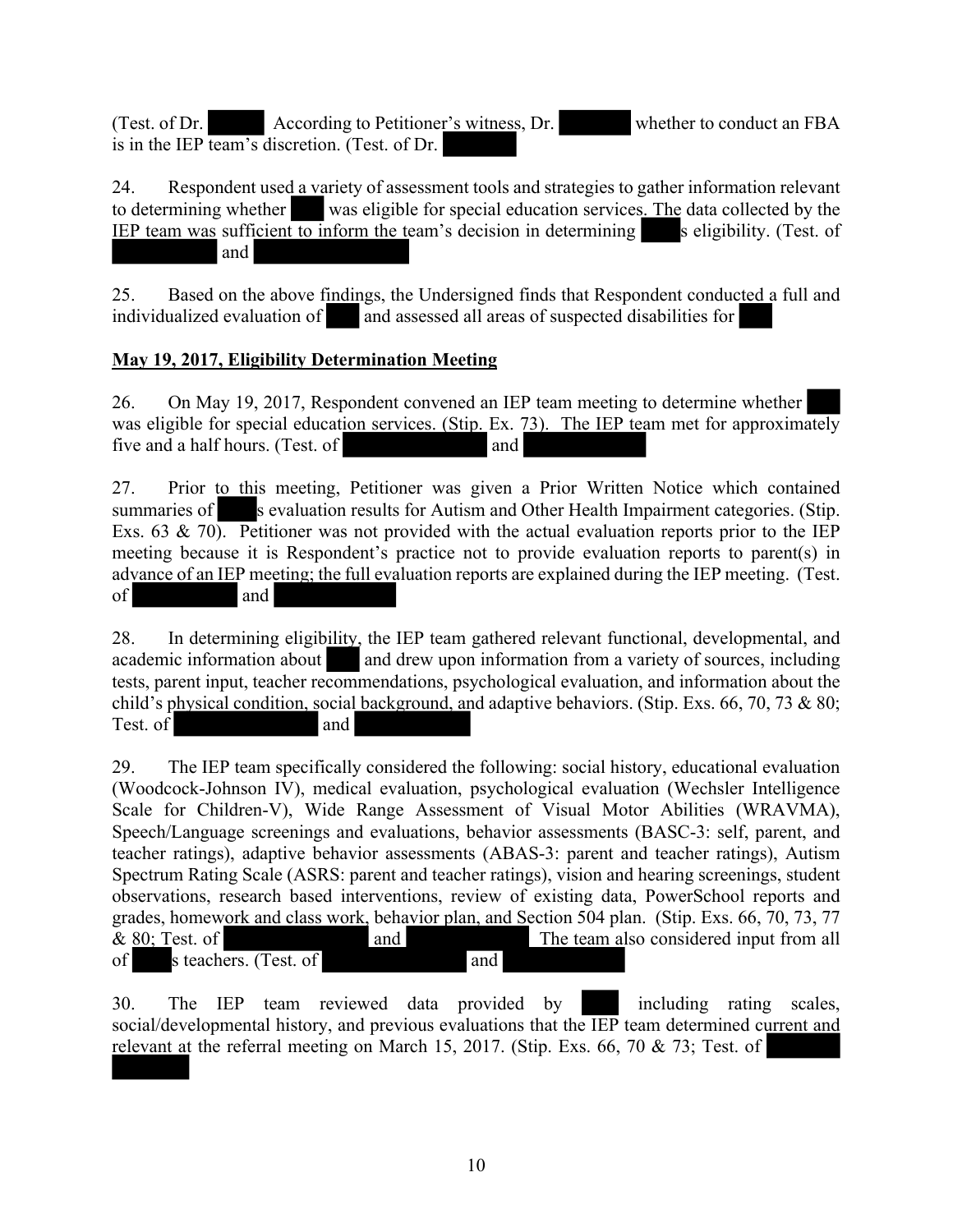31. In the category of Autism (AU), the IEP team determined that the data did not show an impairment in the area of Social Communication. (Stip. Exs. 12, 46, 50, 66 & 80). The ratings of the respondents yielded scores of "No Problem Indicated" or "Slightly Elevated." (Stip. Ex. 12; Test. of

32. The results of s general behavior rating scales indicated that s functional communication was within the average range or at-risk when compared to same-age peers. (Stip. Exs. 66  $\&$  80; Test. of The results of the speech/language assessment indicate that s receptive/expressive language skills and pragmatic language skills are within the average  $\overline{\text{range}}$ . (Stip. Ex. 50). The language samples and communication survey indicated that overall communication skills are age-appropriate. (*Id*.) No concerns were noted by the IEP team, including the parent, regarding communication at the March 15, 2017 initial referral meeting (Stip. Ex. 46) or during the student observations of May 11 or 12, 2017. (Stip. Ex. 66).

33. In the category of Autism, the IEP team determined that the data did not show an impairment in the area of Social Interaction. (Stip. Exs. 12, 46, 50, 66 & 80). On the Autism Spectrum Rating Scale, s raters indicated "No Problem Indicated" or "Slightly Elevated" in the areas relevant to social interaction (Stip. Ex.  $12$ ; Test. of The results of general behavior rating scales indicated that s social skills were within the average range when compared to same-age peers.  $(Id:$  Stip. Ex. 80; Test. of The results of adaptive behavior rating scales indicated that s social skills fell within the average to low average range when compared to same-age peers. (*Id*.). No concerns were noted by the IEP team, including the parent, regarding social interaction at the March 15, 2017, initial referral meeting (Stip. Ex. 46) or during the student observations of May 11 or 12, 2017. (Stip. Ex. 66).

34. In the category of Autism, the IEP team determined that the data did not show an impairment in the area of Sensory Responses. (Stip. Exs. 12, 46, 55  $\&$  66). impairment in the area of Sensory Responses. (Stip. Exs. 12, 46, 55  $\&$  66). scores in the category of Sensory Sensitivity on the Autism Spectrum Rating Scale; each rater's score resulted in "No Problem Indicated." (Stip. Ex. 12). The IEP team, including noted no concerns regarding sensory responses at the March 15, 2017, initial referral meeting. (Stip. Ex. 46).

35. did not meet three of the four criteria for impairment in the category of Autism. Overall, s evaluation scores did not fall in the significant range, and the data did not indicate that s communication, social interaction, or sensory responses were issues in the educational environment. While an elevated subscore can indicate a potential concern, it does not determine an impairment when considered together with all of the data. Ms. an impairment when considered together with all of the data. Ms. differences across raters' responses. (Test. of

36. Under the category of Autism, the IEP team determined that did not demonstrate an impairment in three of the four areas under the eligibility category of Autism. (Stip. Ex. 66) The data the IEP team had available was consistent with the determination of no impairment in Communication, Social Interaction, or Sensory Responses under the category of Autism. (*Id*.)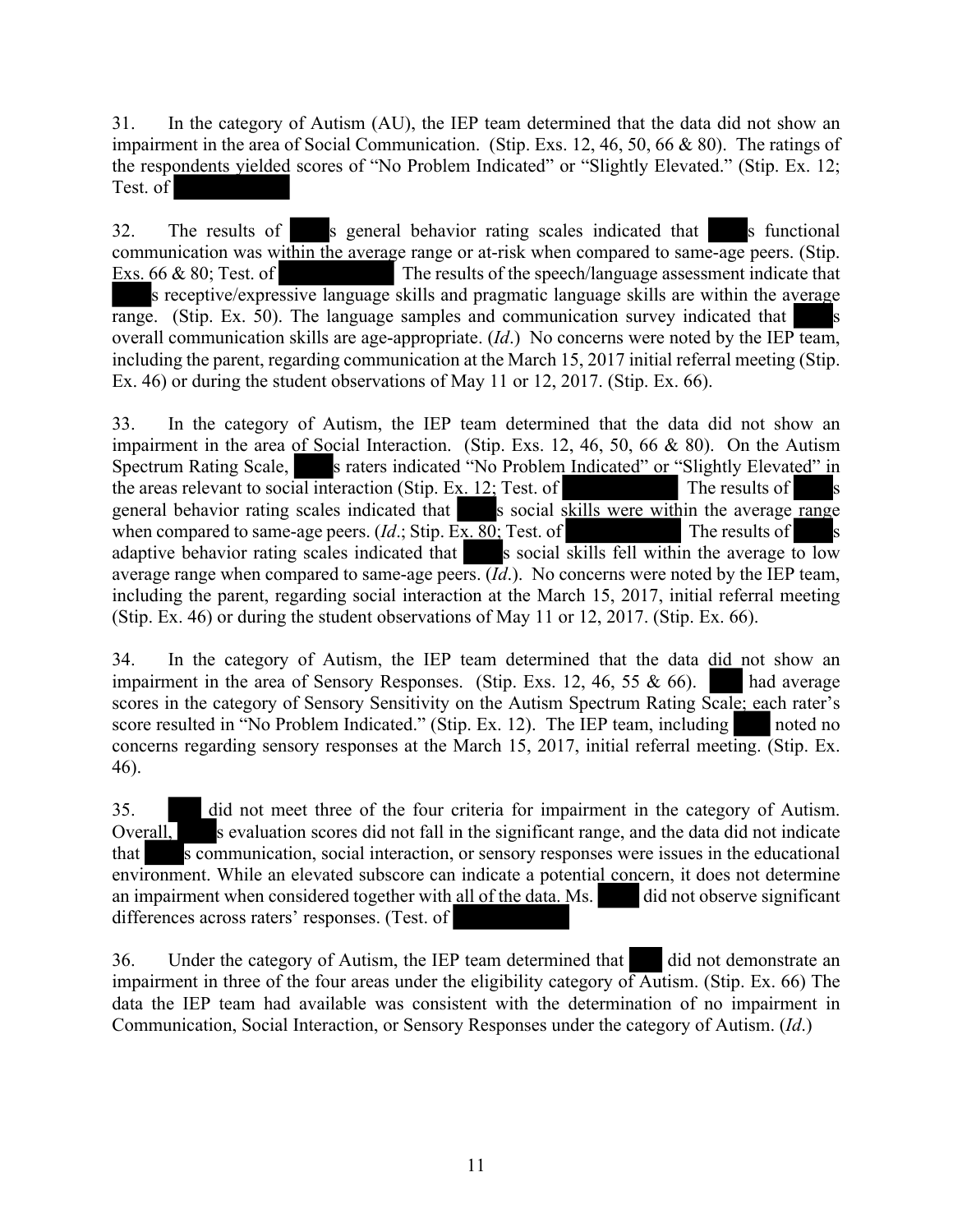37. The IEP Team determined had an impairment in the area of restrictive, repetitive, stereotypic patterns of behavior, interests, and/or activities. (Test. and and

38. At often participated in class. (Test. of and raised his hand to volunteer, asked questions in class, and answered questions that the teacher asked the class. (Test. of and and Sometimes, was the only student to answer questions in class. (Test. of  $\overline{In}$  group discussions, spoke up and offered his ideas and was not afraid to express a different viewpoint from his classmates. (Test. of talked to both teachers about things outside of the class's subject matter and initiated conversations with them. (Test. of and "was definitely not shy." (Test. of had a great sense of humor and grasp of sarcasm. (Test. of had friends and participated in outside social activities. (Test. of

39. The IEP team's determination that the data did not show an impairment in the areas of communication, social interaction, or sensory responses is consistent with the testimony of teachers at s testimony, and is supported by the record. (Test. of and Stip. Exs. 12, 50, 66 & 80).

40. s subsequent clinical diagnosis of Autism Spectrum Disorder on September 11, 2017, by a private clinician is different from Autism eligibility under the IDEA. (Test. of Dr. and

41. A child with a clinical diagnosis of Autism may not meet the eligibility criteria for special education. (Test. of Dr. and

42. did not meet the eligibility criteria for having a disability under the category of Autism. (Test. of  $\qquad \qquad$  and  $\qquad \qquad$  Stip. Ex. 66; Stip. 25).

43. Under the category of Other Health Impairment (OHI), the IEP team's determination that did not demonstrate an impairment of limited alertness is supported by the evidence. The evaluations, observations, and reports by steachers at did not indicate limited alertness in the educational setting. (Stip. Exs. 70  $\&$  80; Stip. 25; Test. of and The IEP team also determined that did not have limited strength or limited vitality under the criteria for Other Health Impairment, but Petitioner presented no evidence regarding the IEP team's determination in those areas. (*Id*.)

44. In order to receive special education services, a disability must have an adverse effect on s educational performance. The evaluation of s educational performance is based on social, physical, emotional, and vocational performance, and not just letter grades. (Test. of and

45. The IEP team's determination that a disability did not adversely affect s educational performance is supported by the evidence. (Test. of and The IEP team analyzed s grades, classwork, and homework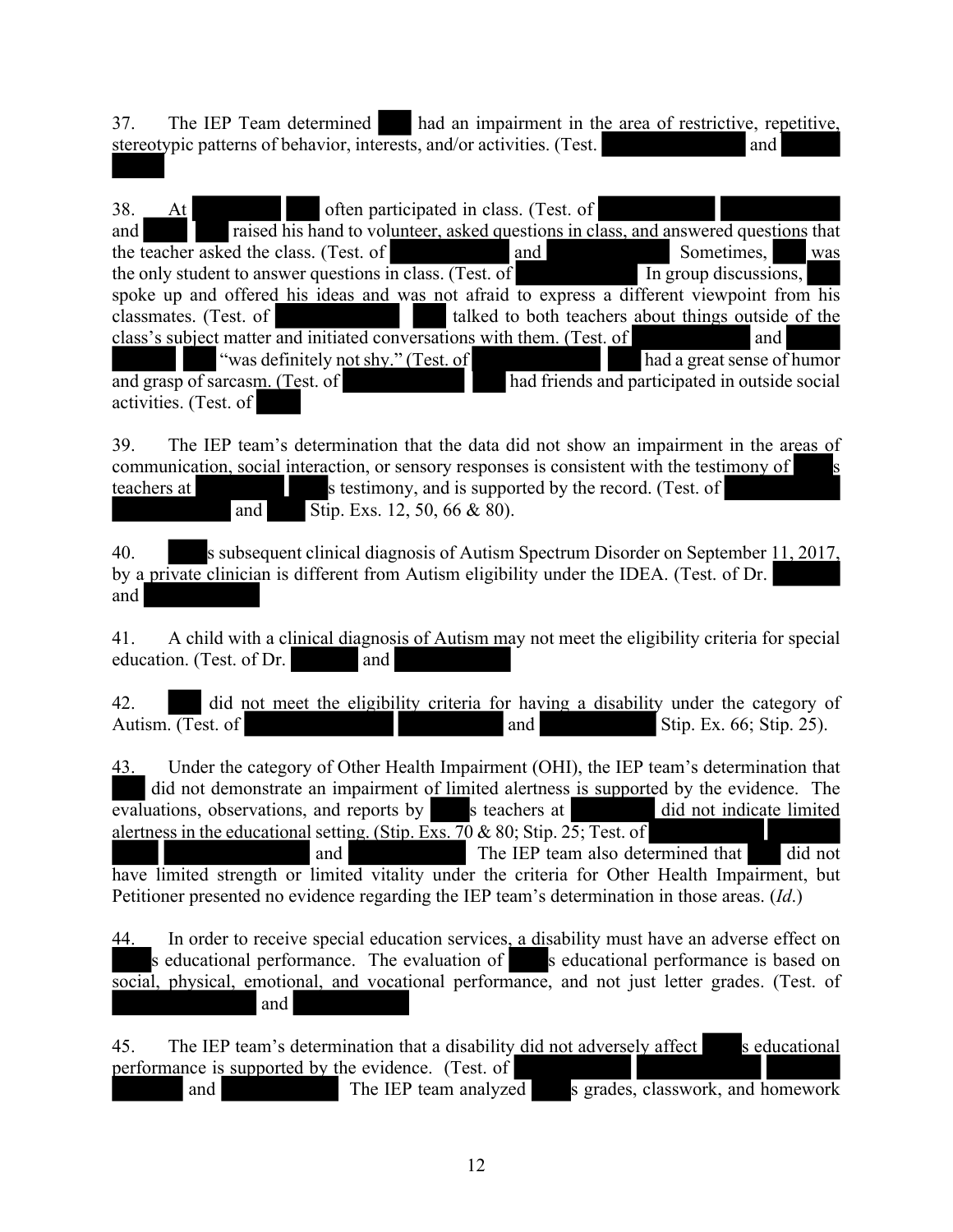in depth, as well as his social performance. (Test. of and The IEP team discussed the multiple interventions and suggestions provided to to assist him with completion or submission of homework. (Test. of and The evidence showed understood the material being taught, and he was able to follow the pace of the class. (Test. of  $\overline{a}$  and was easily redirected and able to focus in class. (*Id*.) participated in class, asked and answered questions in class. (Test. of and The work did in class was on par with his peers and was considered by his teachers to be on grade-level. (Test. of and Stip. Ex. 73).

46. While some of s grades were below average or failing, the evidence shows that those scores were based on  $\overline{\phantom{s}}$  s failure to complete and submit assignments. (Test. of and Stip. Ex. 97).

47. Even if had a disability that adversely affected his educational performance, would not qualify for an IEP unless he required specially designed instruction due to his disability.

48. No credible expert testified that required specially designed instruction.

49. Petitioner's expert witness, Dr. is not credible. Dr. spent no time with directly or individually, and only observed him on two separate occasions in his math class at for a combined total time of three hours. (Test. of Dr. When faced with objective  $\frac{d}{dt}$  and teachers at and teachers at  $\frac{d}{dt}$  she chose to believe the teachers at completely discounting the teachers at and what was offered to (Test. of Dr.

50. Petitioner's expert witness, Dr. distinguished between things she disagreed with at and would have done differently. (Test. of Dr. Dr. Dr. conducted an evaluation of on September 11, 2017; her evaluation was not inconsistent with the IEP team's decision that did not require specially designed instruction. (Test. of Dr. evaluation report merely recommended accommodations:

academic skills are in the average range for age, which is commensurate with his overall estimated cognitive skills. He does not show deficits in phonological awareness or sequencing at this time, nor is his fluency significantly slow – he has made good progress in this area. His math fluency is still somewhat slow, and he may benefit from using a calculator on math assignments or tests. He would certainly benefit from additional time on any standardized tests due to his slower processing speed and his test anxiety. He will continue to benefit from support around organization and work completion, and finding strategies and routines that work for him and that he can begin to maintain independently will be important.

(Pet'r's Ex. 24 at page 6).

51. The IEP team's determination that did not require specially designed instruction is supported by the weight of the evidence that had the skills to access his education as he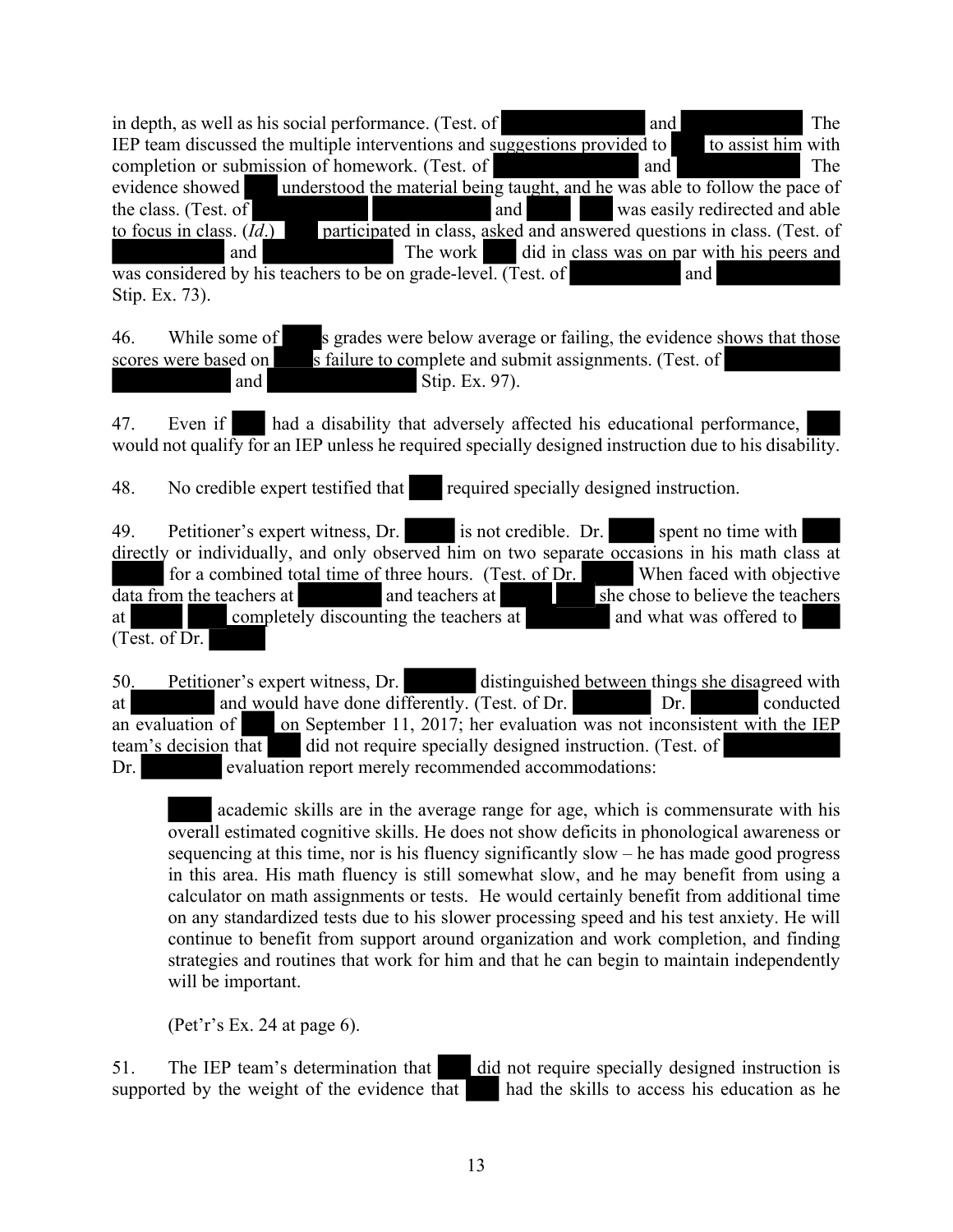demonstrated in class. (Stip. Exs. 66, 70 & 73; Test. of and

52. Based on all of the data collected and reviewed, did not meet eligibility criteria for any of the disabling conditions, specifically Autism, Other Health Impairment, and Specified Learning Disability. (Stip. Exs.  $66$ ,  $70 \& 74$ ; Test. of and While the IEP team determined that  $\ddot{\phantom{a}}$  did not meet the eligibility criteria under Specific Learning Disability, Petitioner presented no evidence regarding Respondent's evaluation or eligibility determination in this category of eligibility.

53. Petitioner did not present any evidence that contradicts what s teachers observed of at Petitioner's witnesses did not observe at and had no direct  $\overline{\text{knowledge of how}}$  functioned in that educational setting. (Test. of Dr. and Dr.

54. Petitioner has not met his burden of proof that Respondent failed to conduct a full and individualized evaluation between May 17, 2017 and May 17, 2018.

55. Petitioner has not met his burden of proof that he was eligible for special education services and was denied a FAPE on May 19, 2017.

#### **Parent Participation**

56. received notice of the IEP meeting scheduled for May 19, 2017 and initially agreed to attend.  $(Test. of$  Pet'r's Ex. 23; Stip. Ex. 63). One day prior to the meeting, sent staff an email stating that she would not be attending the meeting. (Test. of Her email also contained correspondence between and her attorney's office, questioning whether she could request IEEs [Independent Educational Evaluations] "without [] having to go to the meeting." (Test. of Stip. Ex. 63). Respondent staff emailed later that day asking for clarification regarding  $s$  email and whether she was requesting  $\overline{to}$  reschedule the meeting, but received no response. (Test. of Respondent staff emailed the morning of the IEP meeting, but also received no response from (Test. of IEP team members called meeting, but also received no response from the morning of the meeting, but got s voicemail. (Test. of

57. Respondent took numerous steps to secure s attendance at the May 19, 2017, meeting.

58. Petitioner was not denied parent participation by s failure to attend the eligibility meeting.

59. Petitioner has not presented sufficient evidence that Respondent failed to ensure attendance at the May 19, 2017, IEP meeting.

60. Petitioner alleges that she was denied an opportunity to participate in the IEP meeting because she was not provided the evaluation reports prior to the IEP meeting. Approximately a week prior to the IEP meeting, requested the evaluation reports, but was informed that the reports were not ready. (Test. of Pet'r's Ex. 23).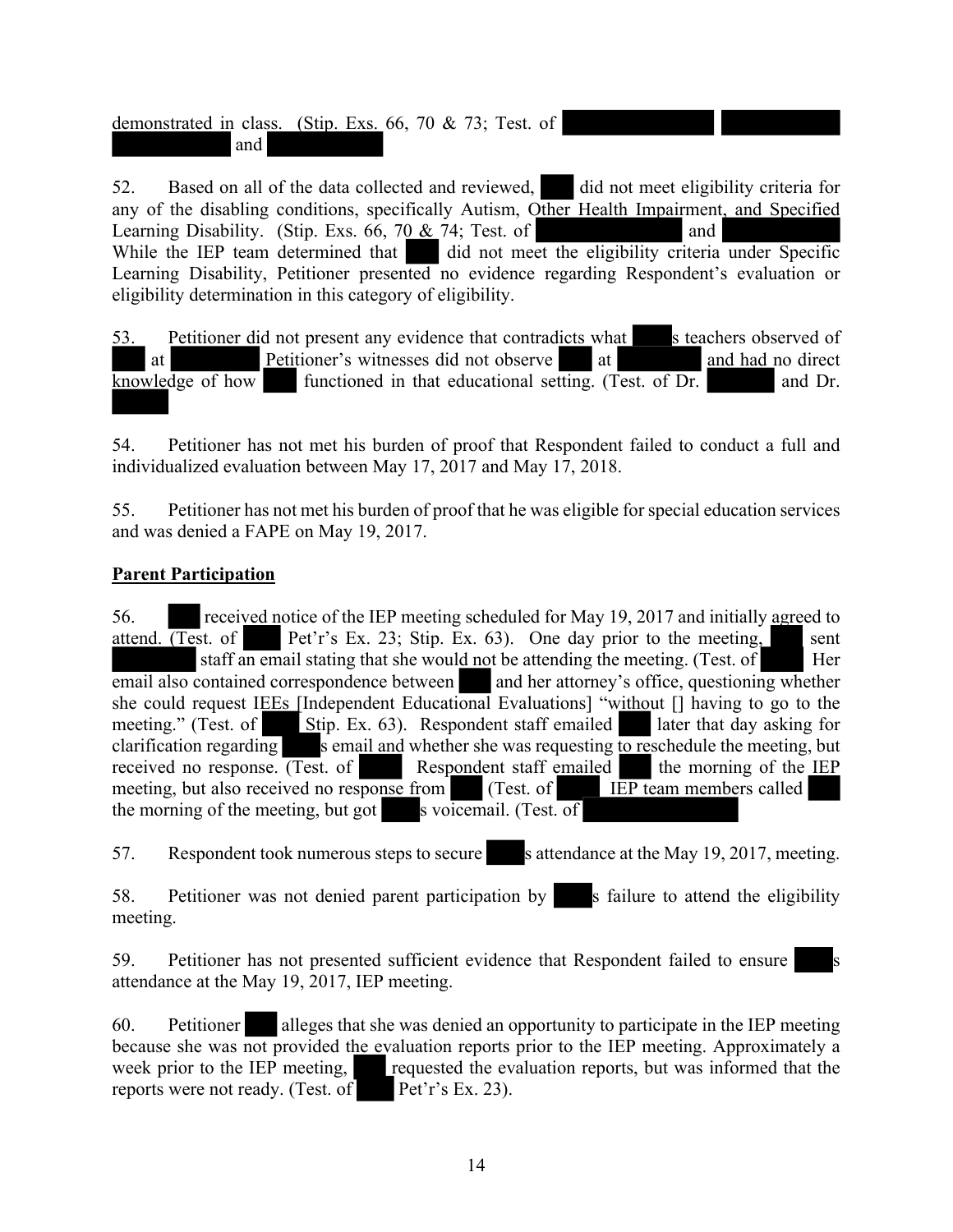61. Two days prior to the meeting, was provided with the DEC 3, "Summary of Evaluation/Eligibility Worksheet" in the areas of disability being considered. (Test. of and Katie

62. The DEC 3 worksheets provided a summary of all of the evaluations completed. (Test. of and Stip. Exs. 66 & 70).

63. It is asking a lot of parents to be presented with the evaluation results, process the information, and then start putting together a plan for their own child in the same meeting. Ms. does not believe that IEP teams ever reconvene to allow the parents an opportunity to process the information that they have received in the meeting and then return with notes and questions. (Test. of

64. According to Respondent's expert witness, it would not violate the ethical duties of school psychologists to provide psychological evaluation reports to parents in advance of IEP meetings if the psychologist was able to interpret the results at the meeting; school psychologists have an ethical responsibility to review the report with the parent. (Test. of

65. At the May 19, 2017 meeting, the IEP team spent several hours reviewing and discussing all data. (Test. of and

66. The IEP team reviewed all of the data collected in order to determine s eligibility for special education as discussed in paragraphs  $28$  through 52, 61 and 62 above. (Test. of and Although s parent chose not to attend the meeting, the IEP team members spent over five hours reviewing and analyzing the evaluation reports. (Test. of and  $\overline{\phantom{a}}$  and  $\overline{\phantom{a}}$ and The team reviewed and considered and the private evaluations she had provided to the IEP team. (Test. of and Two IEP Team members did not make up their mind about whether was eligible until the end of the meeting, after all of the data was reviewed. (Test. of Katie and

67. The Undersigned finds that if had attended the IEP meeting on May 19, 2018, she would have had an opportunity to review and discuss the evaluation reports as a member of the IEP team during the IEP meeting.

68. Petitioner has not presented sufficient evidence that Respondent denied his right to parent participation at the IEP meeting on the ground that Respondent denied Petitioner an opportunity to examine s records.

68. CMS sent IEP documents and evaluation reports via email to on May 19, 2017. (Stip. 26).

69. CMS provided with the written psychological evaluation report completed by Ms. on June 20, 2017 via email. (Stip. 28).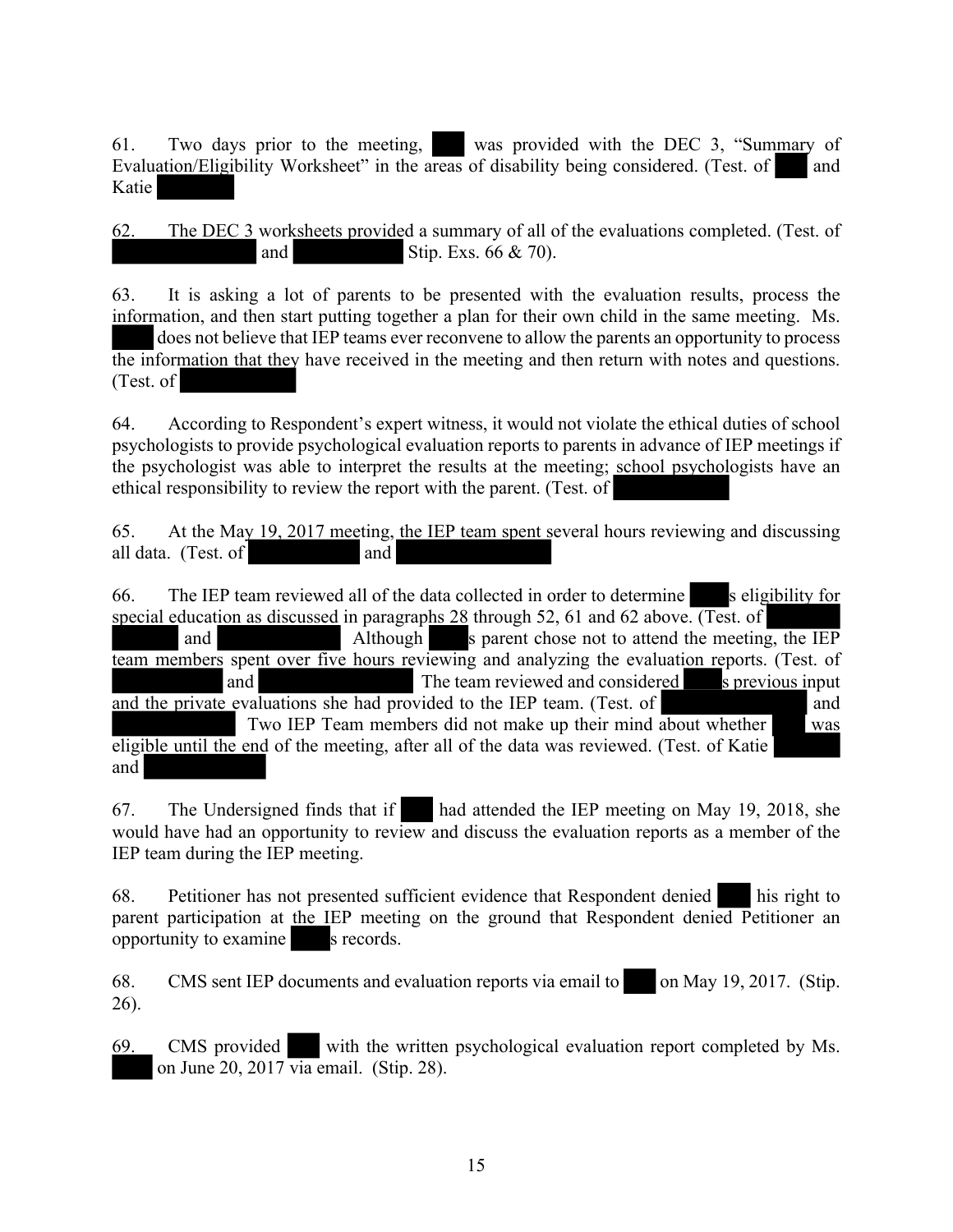70. Petitioner has not presented sufficient evidence that a decision was made about eligibility prior to the May 19, 2017 IEP meeting.

71. Petitioner failed to show that predetermination of s eligibility for special education services occurred prior to the IEP meeting on May 19, 2017.

## **Unilateral Placement in Private School**

72. On May 30, 201 unilaterally placed at a private school outside of Respondent's district, for the 201 201 and 201 -2019 school years. (Test. of

73. enrolled at and paid full tuition for the 201 -201 school year on May 30, 2017. (Pet'r's Ex. 33; Test. of and

74. notified Respondent of her intent to place at at public expense on June 7, 2017. (Stip. Ex. 90).

75. is not entitled to any compensation after January 2018 because he voluntarily repeated eleventh grade which delayed graduation. had been promoted to twelfth grade at in June 2017. (Test. of

76. was given the opportunity to take summer school at in 2017 and could have earned credits to enable him to graduate from in January 2018. (Test. of Stip. Ex. 37).

77. Petitioners voluntarily chose to have repeat eleventh grade so that he could replace his grades from 11th grade at with higher grades from 11th grade at for college applications. (Test. of and

78. student transcripts at (Test. Of

79. At a student may take a course for grade recovery and then the original grade is removed from the transcript. The purpose of grade recovery is to improve the student's overall GPA for college guidance. (Test. of and

80. completed a summer school geometry course at during the summer of 2017. (Stip. 29). The curriculum condensed the one-year Geometry course into an 11-day on-line course (Test. of which did not have test or examination assessments. (Test. of

81. The transcript does not show that took a Geometry course at during the  $2016-2017$  school year or that he received a grade of "D" for that course; the transcript shows Geometry with a grade of "A" from  $\int$  for 2017 Summer. (Pet'r's transcript shows Geometry with a grade of "A" from  $\overline{\text{Ex. 70.}}$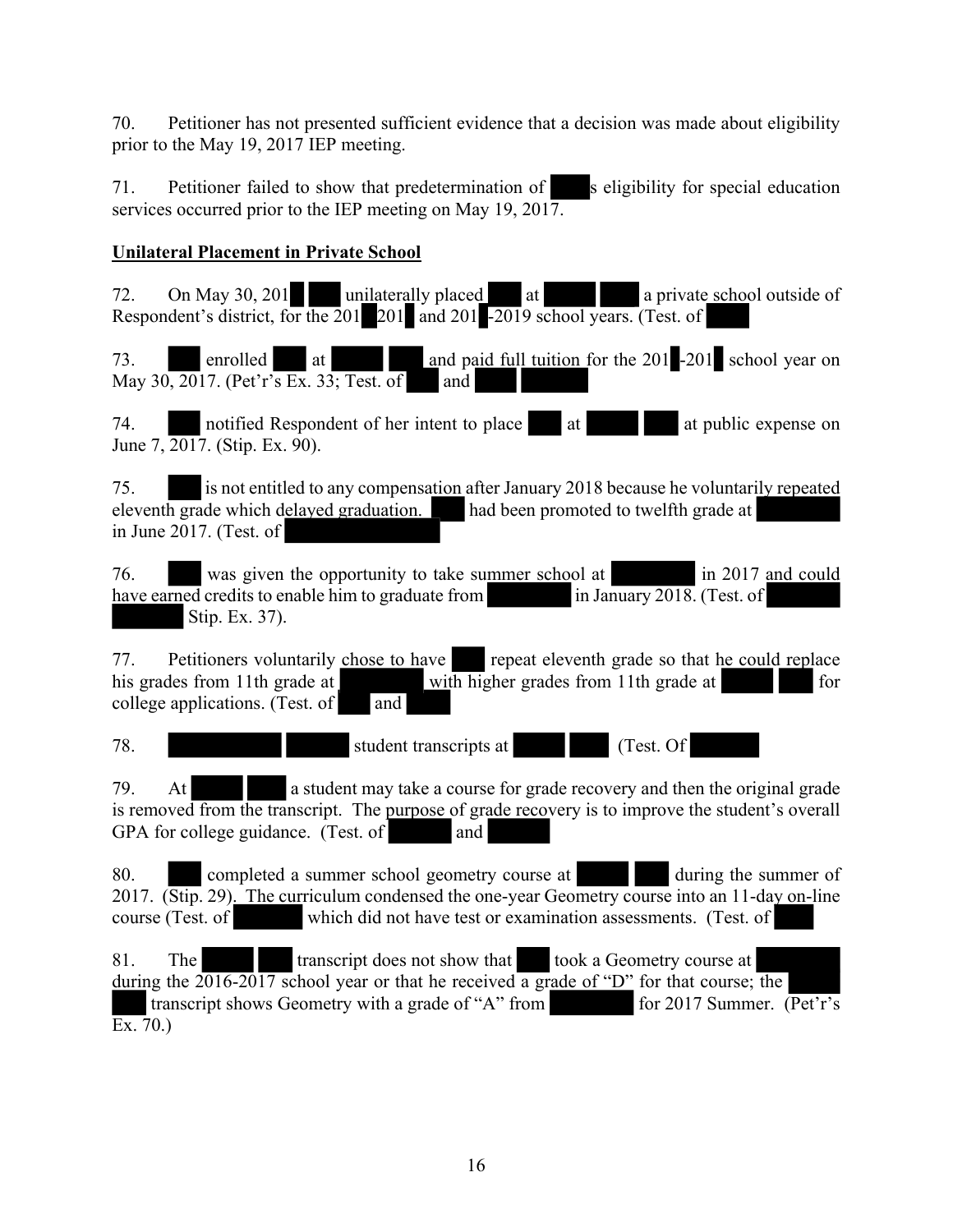82. Mr. never graded any of Petitioner's work and based the summer course grade for Geometry on an email from stutor, stutor, in which she stated that "mastered" the content with an 85% course grade."  $\overline{(Test. Of}$  and Pet'r's Ex. 28).

83. Ms. would have given a final grade of "B" for the course. (Test. of

84. The transcript does not show that took NC Math 3, Principles of Business & Finance, English III, American History I, Latin 1, American History Founding Principles: Civics & Economics, and Earth/Environmental Science at during the 2016-2017 school year or that he did not earn credits for NC Math 3, Latin I, and Principles of Business & Finance. (Stip. 17 & 27; Pet'r's.. Ex. 70.)

85. When began at there were approximately eighty-five (85) students in the entire school.  $(Test. of \t and \t and \t)$ 

86. There are no special education teachers at (Test. Of

87. The services or accommodations at described by Petitioner's Witnesses are not specially designed instruction.

88. The Undersigned finds is not an appropriate placement because it did not provide instruction specially designed to meet s unique needs. There was no testimony that was addressing s organizational skills, study skills, self-management skills or his alleged communication and social interaction impairments.

89. There is no evidence that is doing anything different for than what is doing all students who attend the school. (Test. of  $\overline{M}$ r. taught in the  $2018-2019$  school year and testified that everything he did for he does for every student in his class, and to his knowledge, all teachers at did similar things for their classes. (*Id.*) teachers use the top four learning styles in class which is not specific to s learning style. (*Id*.) Students can get one-on-one help from a teacher after school during academic support time. (*Id.*) At academic support is optional. (*Id.*) During academic support, students may get help on homework or work on homework. (*Id*.) This type of support is the same as what offered through before- and after-school tutoring with teachers. (Test. of and

90. Because of its size, offers the kind of educational and environmental benefits that might be preferred by parents of any child, but individualized attention does not equate to specially designed instruction.

91. As a public school district, Respondent is not required to pay for a private placement that is not specifically designed for s individual needs.

92. is not the equivalent of an appropriate private placement simply because grades are better; and, further, the grading scale at is extremely discretionary.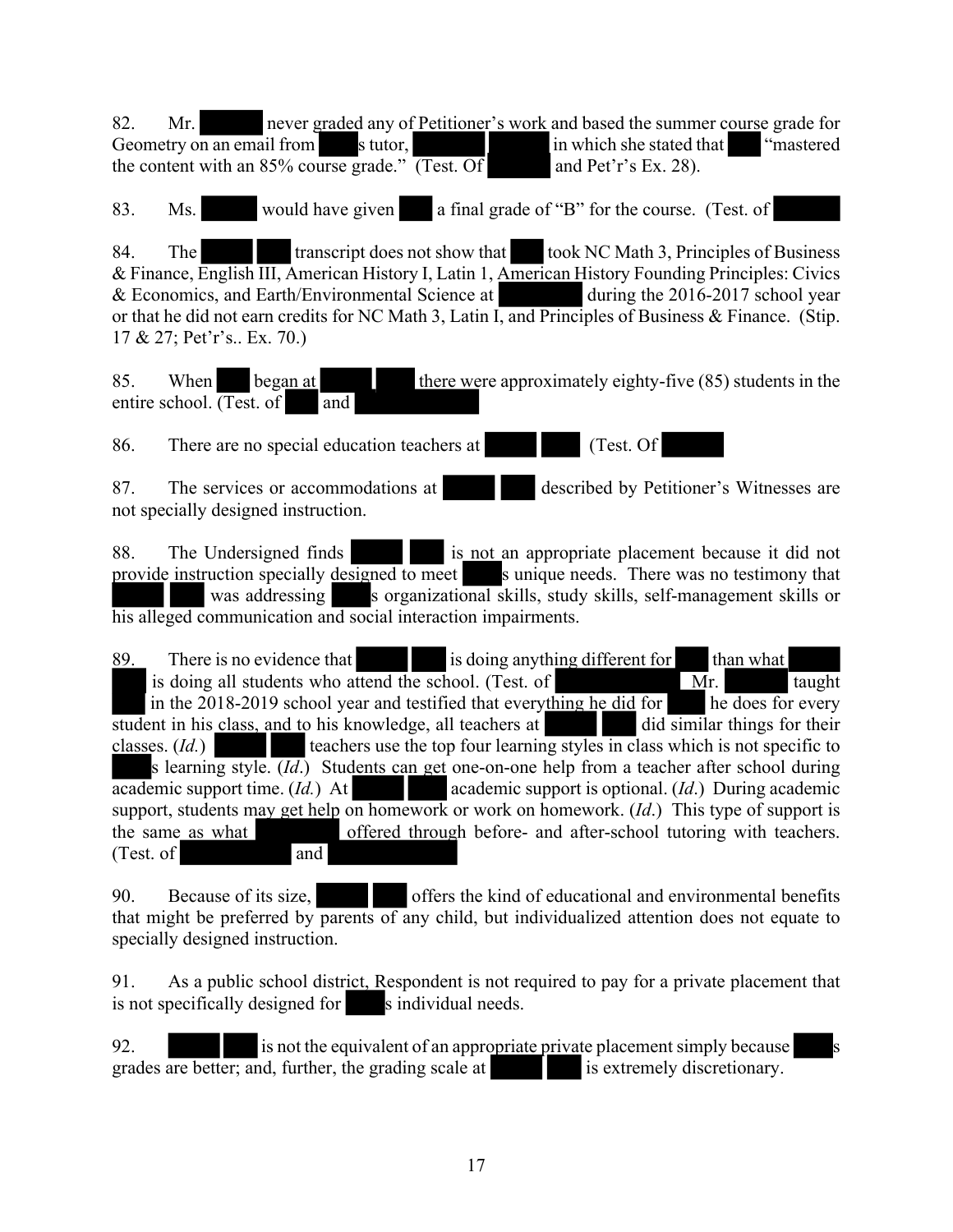93. Petitioner has failed to meet his burden that is an appropriate placement that supports an award of tuition reimbursement.

94. Petitioner has not met his burden to show that an award of compensatory education is appropriate.

#### **Witness Credibility**

95. The Undersigned finds the testimony of Stacie Levi, and to be more credible and more persuasive and, therefore, to carry the greater weight.

96. The Undersigned finds the testimony of and to to the Undersigned finds the testimony of and to to be less credible and, therefore, to carry lesser weight.

**BASED UPON** on the foregoing Findings of Fact, the Undersigned makes the following:

## **CONCLUSIONS OF LAW**

1. To the extent the Findings of Fact contain conclusions of law, or that the Conclusions of Law are findings of fact, they should be considered without regard to their given labels.

2. This Order incorporates and reaffirms the Conclusions of Law contained in the previous Orders entered in this litigation.

3. The Petitioners and Respondent named in this action are properly before this Tribunal, and this Tribunal has personal jurisdiction over them.

4. The Petitioners and Respondent named in this action are correctly designated and have received proper notice of this hearing.

5. The Office of Administrative Hearings has jurisdiction over this case pursuant to Chapters 115C and 150B of the North Carolina General Statutes and the Individuals with Disabilities Education Improvement Act ("IDEA"), 20 U.S.C. §1400 et seq. and implementing regulations, 34 C.F.R. Parts 300 and 301. The IDEA and implementing regulations and N.C. Gen. Stat. § 115C-109.6(a) control the issues to be reviewed.

6. In any action brought against a local board of education, the action "shall be presumed to be correct and the burden of proof shall be on the complaining party to show the contrary." N.C. Gen. Stat. § 115C-44(b).

7. Petitioner has the burden of proof to demonstrate that the IEPs offered by the school system were not in accordance with federal and state law. *Schaffer v. Weast*, 546 U.S. 49, 62 (2005).

8. The trier of fact has sole judgment of the credibility of witnesses and the weight to be given to the testimony and whether it is consistent with other believable evidence that has been presented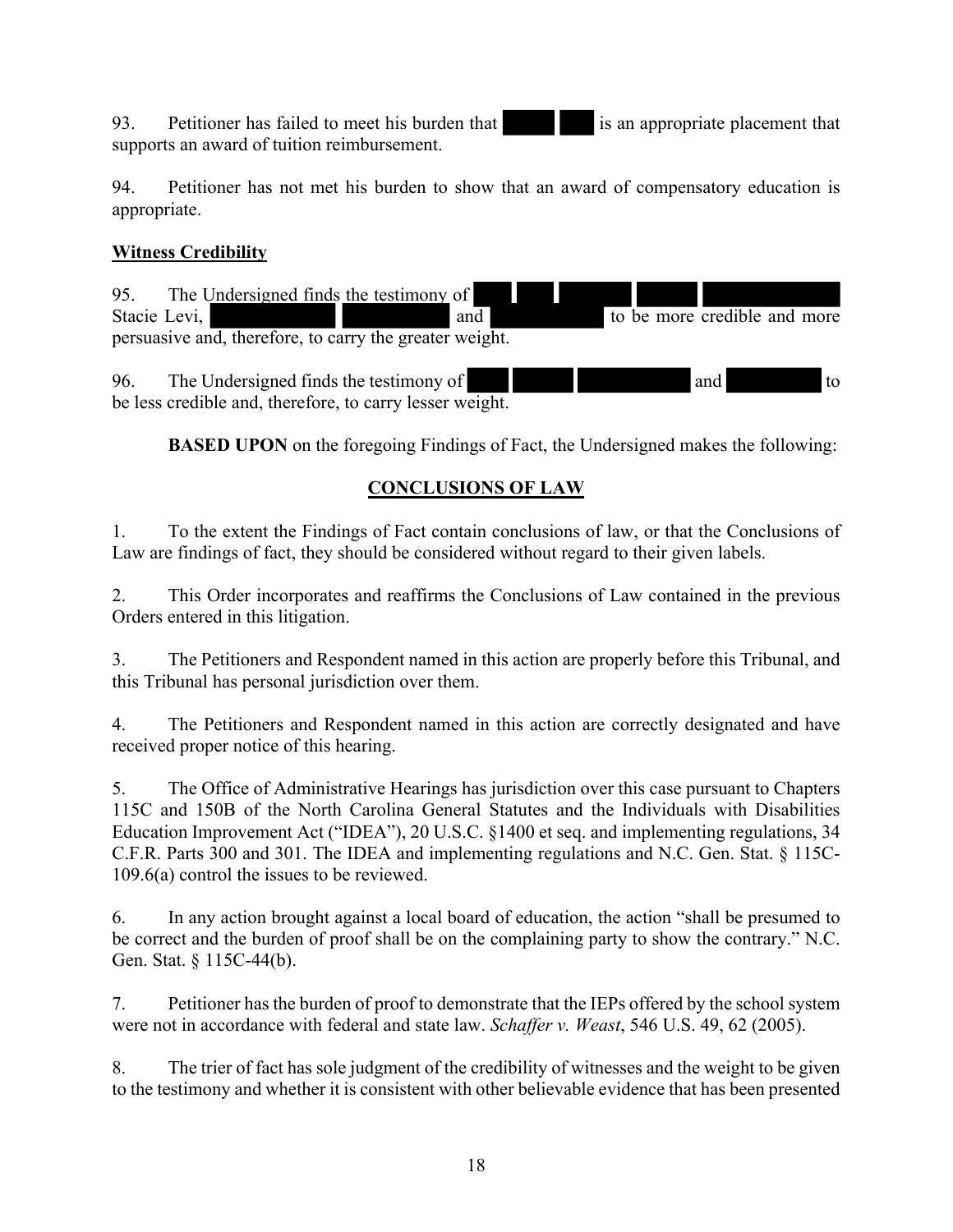in this case. *In re Gleisner*, 141 N.C. App. 475, 480, 539 S.E.2d 362, 365 (2000) (citation omitted). ("It is the duty of the trial judge to consider and weigh all of the competent evidence, and to determine the credibility of the witnesses and the weight to be given their testimony.")

9. To be entitled to the "free appropriate public education" (FAPE) provided by the Individuals with Disabilities Education Act (IDEA), a child must be found to be a "child with a disability," within the meaning of the IDEA, "who, by reason thereof, needs special education and related services." 20 U.S.C. 1401(3)(A); 34 C.F.R. 300.8(a)(1); 34 CFR 300.300.

10. A student who is not entitled to a FAPE cannot show a denial of FAPE. An IDEA remedy cannot be granted to an ineligible student, on either substantive or procedural grounds, as both must rest on a determination that FAPE was denied. "[T]he fact that a child may have a qualifying disability does not necessarily make him 'a child with a disability' eligible for special education and related services." *A.P. ex. rel Powers v. Woodstock Bd. of Educ*., 572 F. Supp. 2d 221, 237 (D. Conn. 2008), *aff'd sub nom A.P. v. Woodstock Bd. of Educ*., 370 F. App'x 202 (2d Cir. 2010).

11. Whether a student with a disability is afforded a "free appropriate public education" pursuant to an IEP is a two-fold inquiry: (1) whether the State has complied with the procedures set forth in the Individuals with Disabilities Education Act ("IDEA"), *Hendrick v. Hudson Dist. Bd. of Educ. v. Rowley*, 458 U.S. 176, 206-7 (1982); and (2) whether the IEP developed through those procedures is "reasonably calculated to enable a child to make progress appropriate in light of the child's circumstances." *Endrew v.*  $CV.$   $Cty. Sch. Dist., 137 S. Ct. 988, 999, 1001 (2017).$ of the child's circumstances." *Endrew v.* Thus, to prevail, a Petitioner must demonstrate by a of the evidence that the school district failed under both prongs of the test.

12. In matters alleging a procedural violation of the IDEA, the Court may rule that such a procedural violation results in a denial of FAPE in three circumstances: when the procedural deficiency (1) impeded the child's right to FAPE; (2) significantly impeded the parent's opportunity to participate in the decision-making process regarding the provision of FAPE; or (3) caused a deprivation of educational benefit. NC 1504-1.14(a)(2).

13. The Fourth Circuit Court of Appeals has clarified that "to the extent that the procedural violations did not actually interfere with the provision of a free appropriate education, these violations are not sufficient to support a finding that an agency failed to provide a free appropriate education." *Gadsby v. Grasmick*, 109 F.3d 940, 956 (4th Cir. 1997); *see also Singletary v. Dep't. of Health and Human Servs.,* 502 F.App'x 340, 342, 2013 WL 29098 (4th Cir. 2013) (unpublished) (holding that "a procedural violation will not support a cognizable claim . . . unless the parent can show the procedural violation actually interfered with the child's FAPE").

14. Reviewing courts should be reluctant to second-guess the specialized knowledge and experience of educational professionals. *Board of Educ of Hendrick Hudson Central School Dist, Westchester County v. Rowley*, 458 U.S. 176, 206-08 (1982); *Endrew*, 137 S. Ct. at 1001. "[D]eference is based on the application of expertise and the exercise of judgment by school authorities. The [IDEA] vests these officials with responsibility for decisions of critical importance to the life of a disabled child." *Id*. at 1001.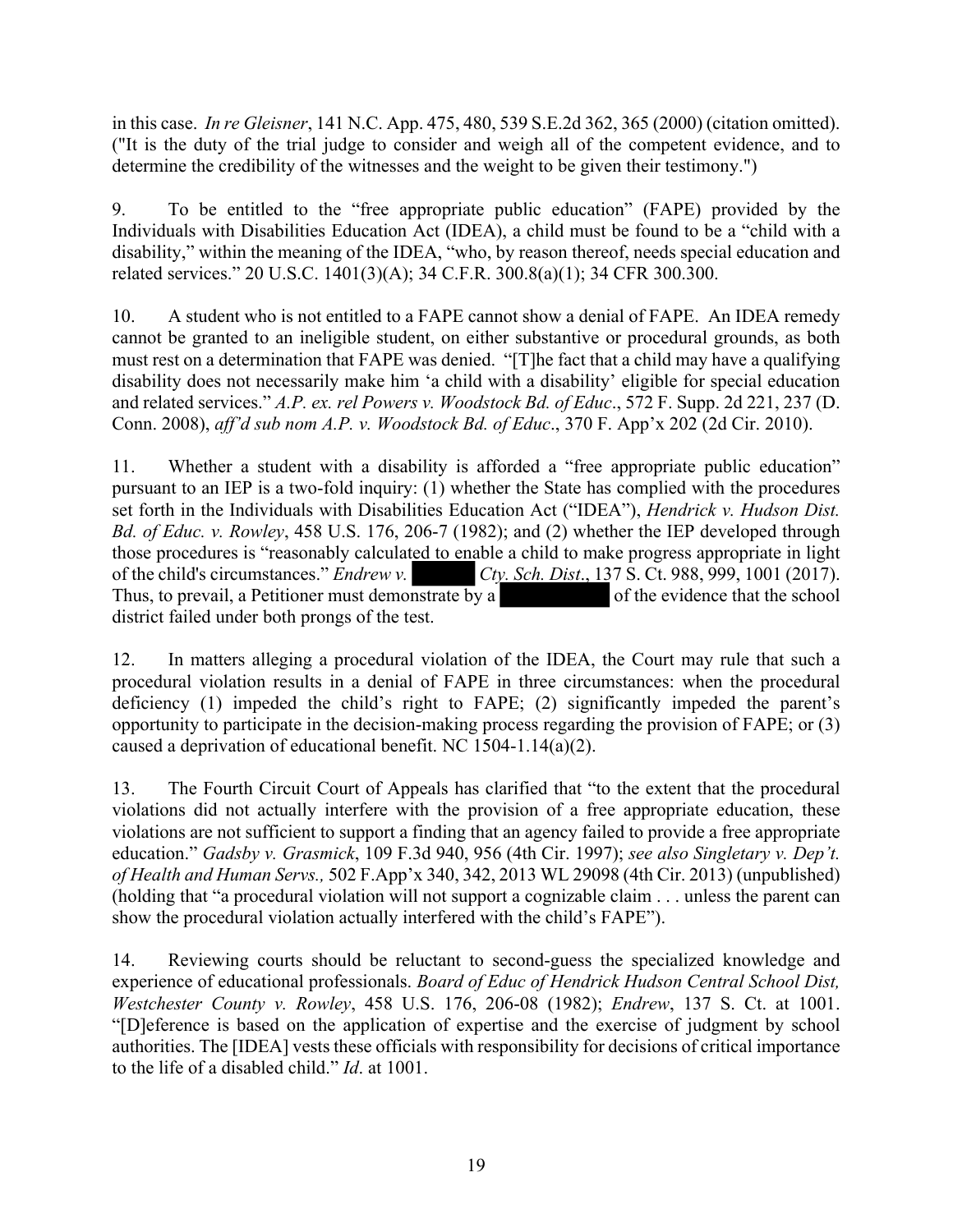15. A court should not substitute its own notions of sound educational policy for that of local school officials. *Hartmann v. Loudoun Cty. Bd. of Educ*., 118 F.3d 996, 1000-01 (4th Cir. 1997). Therefore, appropriate IEPs should not be disturbed due to a disagreement with the content or methodology, and courts should defer to the educators' decisions. *Rowley*, 458 U.S. at 207-08.

16. Before a child can be eligible for special education and related services under the IDEA, state or local education agencies must evaluate the child and determine that he is "disabled" within the meaning of the IDEA. 20 USC 1414(a)-(c). Eligibility under the IDEA requires more than a diagnosis or a finding of a disabling condition. *See, e.g., Fuaquier Cnty. Pub. Schs*., 20 IDELR 579 (Va. SEA 1993).

17. A school district "must conduct a full and individual initial evaluation" before special education services are initially provided to a child. 20 USC 1414(a)(1); 34 CFR 300.301(a). A school district is required to assess a child in all areas of suspected disability including, if appropriate, health, vision, hearing, social and emotional status, general intelligence, academic performance, communicative status, and motor abilities. 20 USC 1414(b)(3)(B); 34 CFR 300.304  $(c)(4)$ ; NC 1503-2.5(c)(4).

18. A school district must use a variety of assessment tools and strategies to gather relevant functional, developmental, and academic information about the child, including information provided by the parent, that may assist in determining whether the child is a child with a disability and the content of the child's IEP. 20 USC 1414(b)(2)(A); 34 CFR 300.304(b).

19. As part of an initial evaluation, the IEP team must review all existing evaluation data, classroom observations, and information provided by the parent. 34 CFR 300.305; NC 1503- 2.6(a). Based on that review and input from the child's parents, the district must identify what additional data, if any, are needed to determine the child's eligibility and educational needs. *Id*.

20. As long as the requirements of the IDEA are satisfied, the selection of particular testing or evaluation instruments is left to the discretion of state and local educational agencies. *Letter to Baumtrog*, 39 IDELR 159 (OSEP 2002); and *Letter to Anonymous*, 20 IDELR 542 (OSEP 1993).

21. A "functional behavioral assessment" ("FBA") is not a required screening or evaluation to determine eligibility under any category of disability in North Carolina. *See* NC 1503-2.5(d)(1)- (14).

22. A "functional behavioral assessment" ("FBA") is a data collection tool used to address a child whose behavior substantially interferes with his ability or the ability of others to learn in the educational environment. While the IEP team must consider the child's need for the use of positive behavioral interventions and supports under 34 CFR 300.324 (a)(2)(i), and an FBA may help the IEP team address behavioral issues, the IDEA does not require the IEP team to conduct an FBA in order to meet this requirement. 71 Fed. Reg. 46,683 (2006); *see also W.S. and K.M. v. Nyack Union Free Sch. Dist.*, 56 IDELR 210 (S.D.N.Y. 2011) (observing that the lack of an FBA does not render an IEP procedurally inadequate; the IDEA requires only that the IEP team consider behavior interventions and strategies).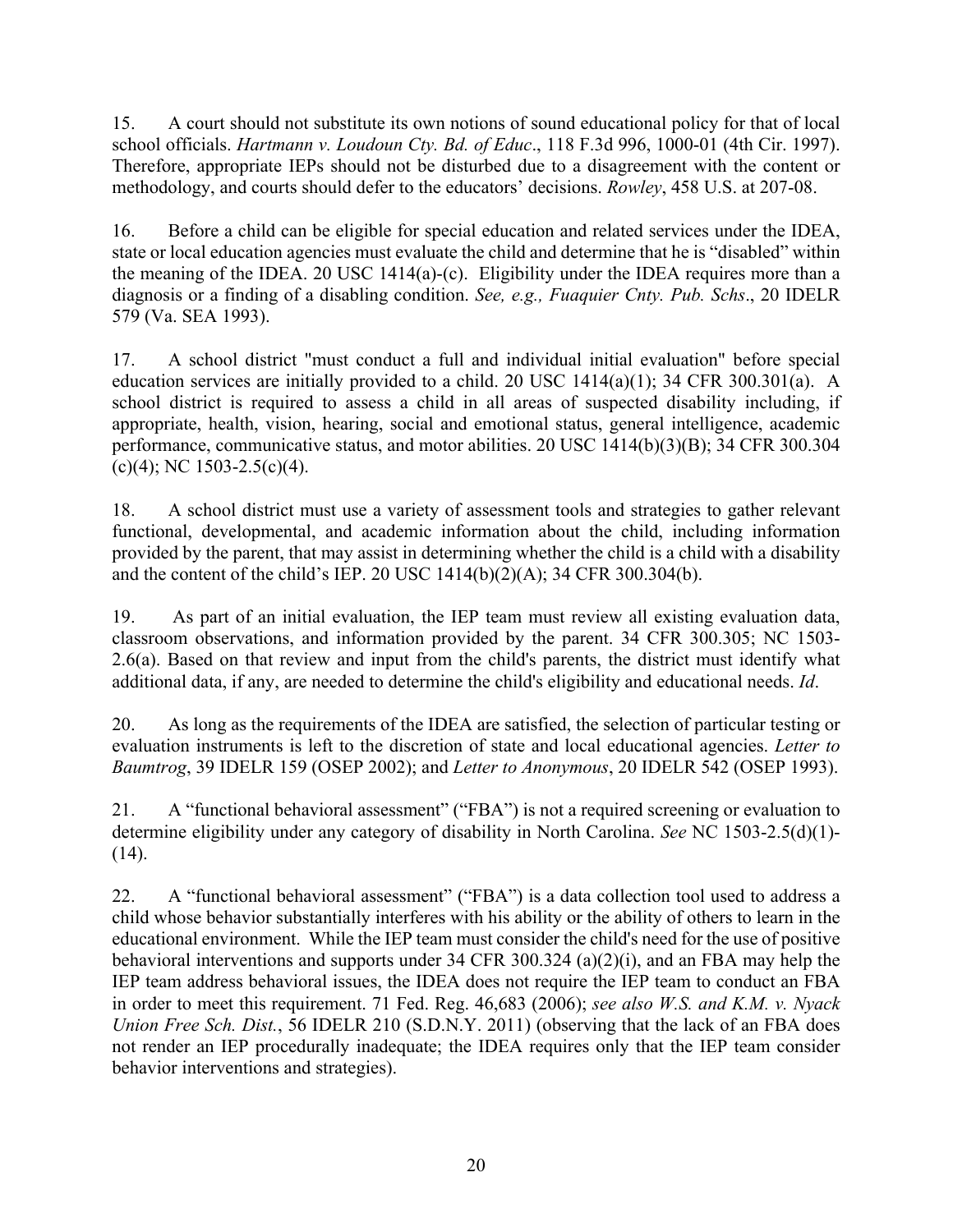23. The only time a "functional behavioral assessment" is mentioned in the law is in relation to school personnel's authority to remove a child from their educational placement for disciplinary reasons. *See* NC 1504-2.1. In relation to such action, the child must receive a "functional behavioral assessment." NC 1504-2.1(d)(1)(ii); 34 C.F.R. 300.530(d)(1)(ii).

24. Respondent conducted a full and individualized evaluation of and, therefore, Respondent did not deny a FAPE.

25. In North Carolina, in order to qualify as a "student with a disability": 1) the student must meet the definition of one or more of the fourteen categories of disabilities; 2) the disability must adversely affect educational performance; and 3) the student must require specially designed instruction as a result of his disability. NC 1503-2; *see* 34 CFR 300.8(a)(1) (emphasis added).

26. In interpreting evaluation data for the purpose of determining if a child is a child with a disability under 34 CFR 300.8, and the educational needs of the child, each public agency must: (i) Draw upon information from a variety of sources, including aptitude and achievement tests, parent input, and teacher recommendations, as well as information about the child's physical condition, social or cultural background, and adaptive behavior; and (ii) Ensure that information obtained from all of these sources is documented and carefully considered. 34 CFR 300.306(c)(1).

27. Under federal law, "autism means a developmental disability significantly affecting verbal and nonverbal communication and social interaction, generally evident before age three, that adversely affects a child's educational performance. Other characteristics often associated with autism are engagement in repetitive activities and stereotyped movements, resistance to environmental change or change in daily routines, and unusual responses to sensory experiences." 34 CFR 300.8(c)(1)(i).

28. In North Carolina, in order to be determined eligible in the disability category of Autism (AU), "a child must demonstrate at least three of the four characteristics listed below: (A) Impairment in communication; (B) Impairment in social interaction; (C) Unusual response to sensory experiences; (D) Restricted, repetitive, or stereotypic patterns of behavior, interests, and/or activities." NC 1503-2.5(d)(1). In addition, the "disability must: (A) Have an adverse effect on educational performance, and (B) Require specially designed instruction." *Id.*

29. In North Carolina, in order to be determined eligible in the disability category of Other Health Impairment (OHI), first "a child must have a chronic or acute health problem resulting in one or more of the following: (A) Limited strength; (B) Limited vitality; (C) Limited alertness, including heightened alertness to environmental stimuli that results in limited alertness with respect to the educational environment." NC 1503-2.5(d)(10). In addition, the "disability must: (A) Have an adverse effect on educational performance, and (B) Require specially designed instruction." *Id* 

30. "Special education means specially designed instruction, at no cost to the parents, to meet the unique needs of a child with a disability... ." NC  $1500-2.32(a)(1)$ .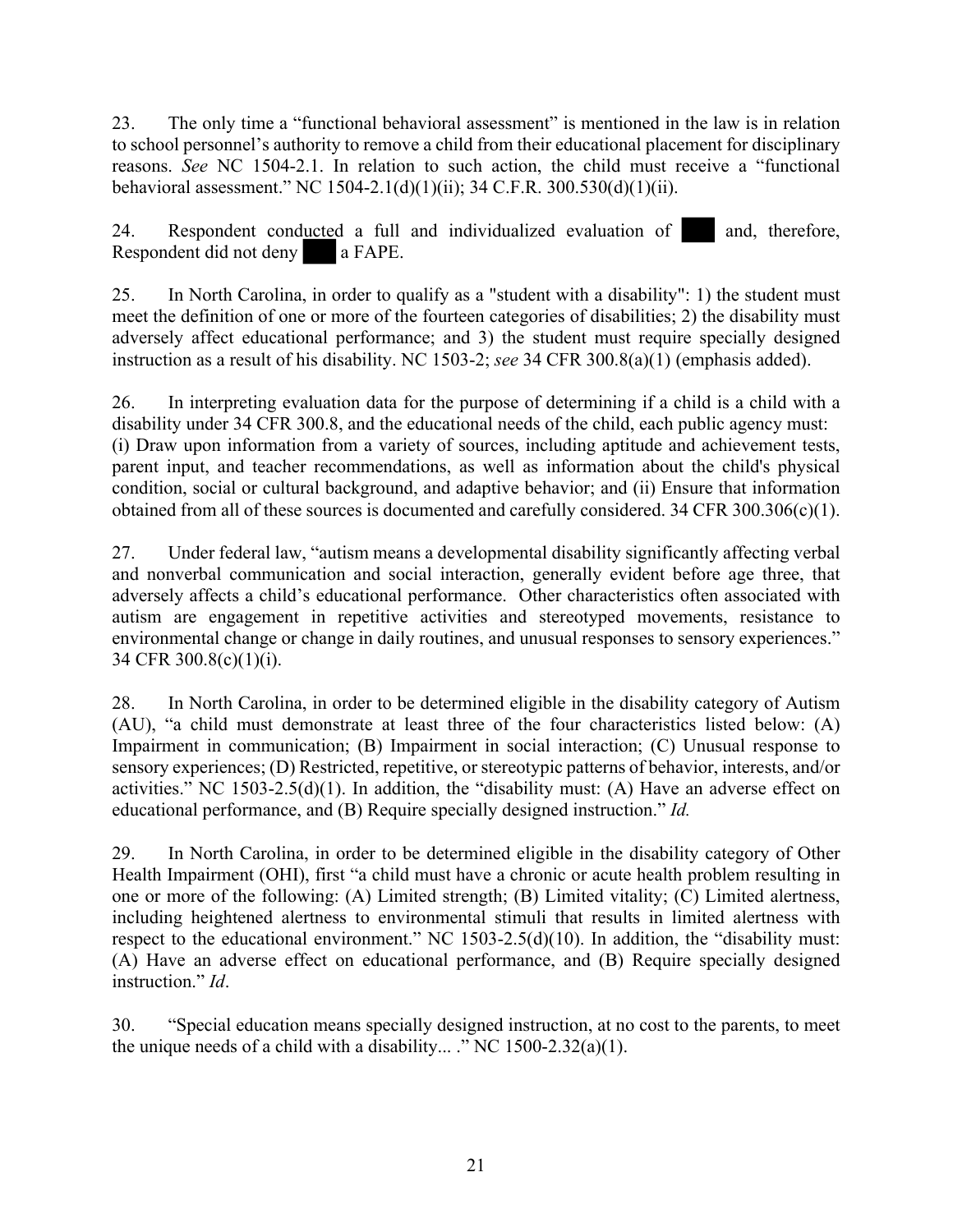31. Specially designed instruction means "adapting, as appropriate, to the needs of an eligible child under these Policies, the content, methodology, or delivery of instruction-- (i) To address the unique needs of the child that result from the child's disability; and (ii) To ensure access of the child to the general curriculum, so that he or she can meet the educational standards within the jurisdiction of the public agency that apply to all children." NC 1500-2.32(b)(3); *see* 34 CFR 300.39.

32. Respondent did not improperly deny eligibility for special education services on May 19, 2017 and, therefore, Respondent did not deny a FAPE.

33. An Individualized Education Plan (IEP) is provided only to students who are eligible for special education. An IEP is a written document that must include a statement of: (1) the child's present levels of academic achievement and functional performance; (2) measurable, annual goals; (3) how progress will be measured and reported; (4) special education and related services and supplementary aids and services; (5) an explanation of the extent, if any, to which the child will participate with nondisabled children in the regular class; (6) any individual appropriate accommodations for State and districtwide assessments; and (7) the projected start date, frequency location, and duration for services and modifications. NC 1503- 4.1(a)(1)-(7).

34. "[C]rafting an appropriate program of education requires a prospective judgment by school officials" and requires the "expertise of school officials" and "input of the child's parents… ." *Endrew* at 999.

35. Because was not eligible for special education services under the IDEA as a child with a disability, Respondent did not deny a FAPE by failing to develop appropriate IEPs.

36. A parent's right to participate in an IEP meeting for their child extends to the identification, evaluation, and educational placement of the student. NC 1504-1.2(b)(1)(i). The right also extends to meetings to decide on the provision of a free and appropriate public education. NC 1504-  $1.2(b)(1)(ii)$ . The school district must take steps to ensure that a parent can participate including early notification and scheduling at agreeable times. NC 1503-4.3(a)(1)-(2). If a parent cannot physically attend, telephonic participation is permissible. NC 1503-4.3(c). This right is not unlimited when the parent resists attending the meeting. NC 1503-4.3(d).

37. If a parent refuses to attend an IEP meeting or takes actions that are equivalent to refusing to attend an IEP meeting, the school board may hold the meeting without the parent. 34 CFR 300.322(d); *see e.g., A.L. v. Jackson Cnty. Sch. Bd.*, 635 F. App'x 774, 780 (11th Cir. 2015) (unpublished) (although mother alleged she never explicitly refused to attend the IEP meeting, the court noted that "her actions were tantamount to refusal," and it was appropriate for district to hold the meeting without the parent).

38. Respondent did not fail to ensure s attendance at the May 19, 2017 IEP meeting, and Respondent did not deny Petitioner his right to parent participation.

39. Under the law, no right exists for Petitioners to receive evaluation reports prior to an IEP meeting. There are two policies related to this issue in North Carolina's *Policies Governing*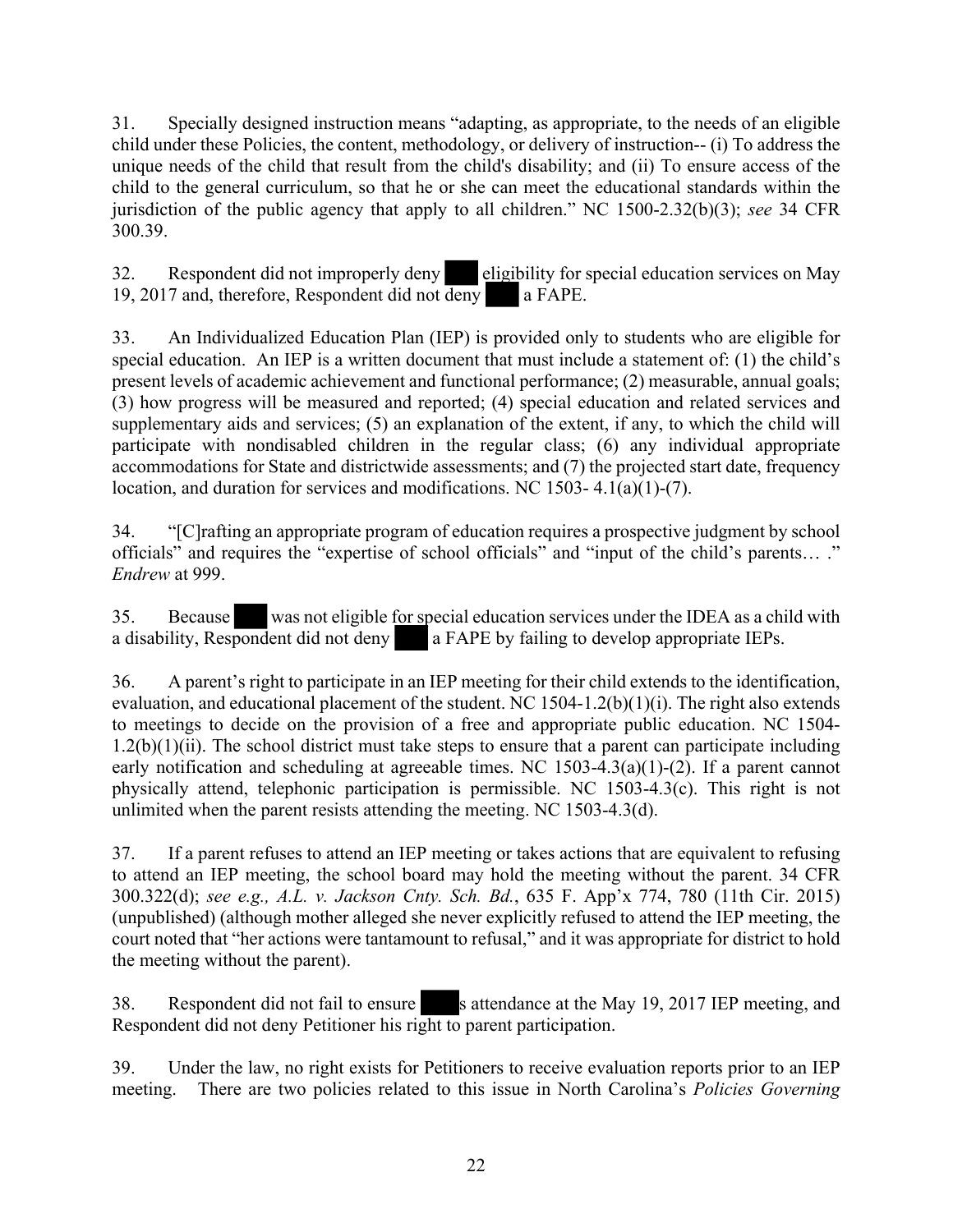*Services for Children with Disabilities*: 1503-4.3(f) states that "[t]he LEA must give the parent(s) a copy of the child's IEP at no cost to the parent(s) within a reasonable timeframe following the IEP meeting"; and 1503-2.7(a)states that "[u]pon completion of the administration of assessments and other evaluation measure--…(2) the LEA provides a copy of the evaluation report and the documentation of determination of eligibility at no cost to the parent."

41. There is no law, policy or professional ethic that prohibits the provision of a psychological report or any other evaluation report to a parent prior to an IEP meeting in which the appropriate professional will interpret the report's contents.

42. Respondent did not deny his right to parent participation when Respondent did not provide full evaluation reports to prior to the IEP meeting.

43. The CMS practice, however, of not giving a psychological evaluation report to a parent prior to an IEP meeting and then giving a professional explanation of the psychological evaluation report without a parent's prior reading of it and expecting a parent to digest both the oral explanation and a reading of the written psychological evaluation report while simultaneously participating in an IEP meeting composed of several general and special education professionals, and the LEA representative who are discussing the abilities and disabilities, behavior and conduct, emotional and psychological makeup, and educational needs of the parent's disabled child as well as their perceptions of parental participation in their child's education, is an expectation of herculean proportions.

44. A school system must not finalize its decisions before an IEP meeting is held. *Doyle v. Arlington Cnty. Sch. Bd.*, 806 F. Supp. 1252 (E.D. Va. 1992), *aff'd* 39 F.3d 1176 (4th Cir. 1994). Predetermination occurs when school district members of the IEP team unilaterally decide a student's placement in advance of an IEP meeting. *See, e.g., Hanson v. Smith*, 212 F. Supp. 2d 474, 486 (D. Md. 2002) ("If the school system has already fully made up its mind before the parents ever get involved, it has denied them the opportunity for meaningful input.")

45. Respondent did not predetermine s eligibility for special education services before the IEP meeting was held on May 19, 2017.

46. A parent who unilaterally enrolls their child in private school without the consent of the public school district does so at their own financial risk, and a public school district is not required to fund private school education when the district has offered the student FAPE. *Burlington Sch. Comm. v. Mass. Dep't of Educ*., 471 U.S. 359, 373-74 (U.S. 1985). In addition to proving that there was a denial of FAPE under the IDEA, in order to receive tuition reimbursement for private school, a petitioner must also prove that the private school is appropriate. *Florence Cnty. Sch. Dist. 4. v. Carter*, 510 U.S. 7 (U.S. 1993). This remedy is not required or guaranteed; it is solely in the judge's discretion based on the equities. *Forest Grove Sch. Dist. v. T.A.*, 557 U.S. 230 (2009).

47. A unilateral private placement is only appropriate if it provides "education instruction specifically designed to meet the unique needs of a disabled child." *See Gagliardo v. Arlington Cent. Sch. Dist*, 489 F.3d 105, 115 (2nd Cir. 2007). "[E]vidence of academic progress at a private school does not itself establish that a private placement offers adequate and appropriate education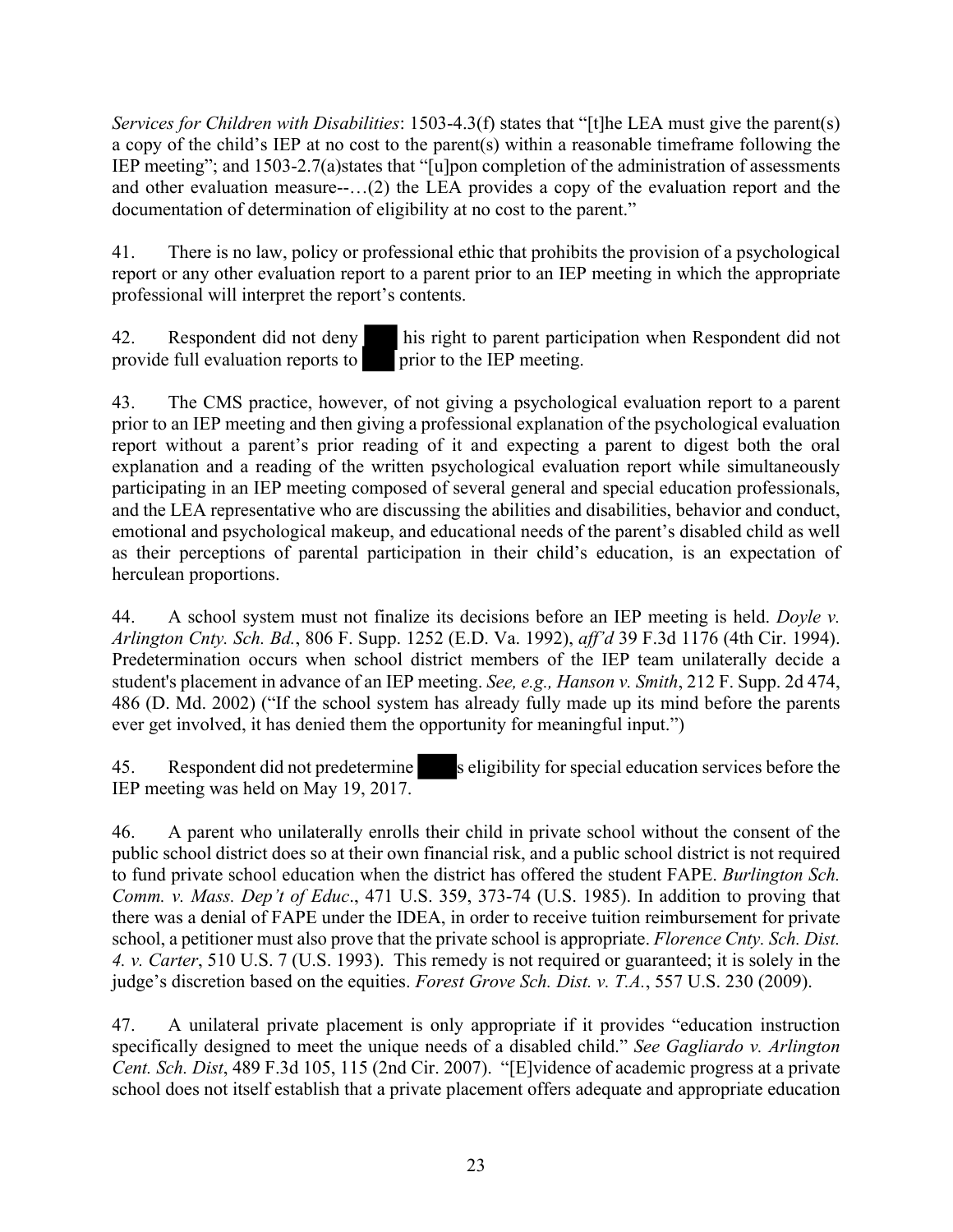under IDEA." *Berger v. Medina City Sch. Dist*., 348 F3d 513, 522 (6th Cir. 2003). "[E]ven where there is evidence of success, courts should not disturb a state's denial of IDEA reimbursement where the chief benefits of the chosen school are the kind of educational and environmental advantages and amenities that might be preferred by parents of any child, disabled or not." *Gagliardo*, 489 F.3d at 115.

48. School is not an appropriate placement that supports an award of tuition reimbursement.

49. The Fourth Circuit case cited by Respondent concerning Petitioner's claim for an award of tuition reimbursement is not instructive where the decision of that case was based on the fact that the now adult child Plaintiff sought relief against the school district several years after the applicable statute of limitations had run. *Emery v. Roanoke City Sch. Bd*., 432 F.3d 294 (4th Cir. 2005). There is no issue concerning the statute of limitations in the within matter.

50. While compensatory education is not a remedy expressly identified by the IDEA, it can be an appropriate exercise of the court's authority to "grant such relief as the court determines appropriate." 20 U.S.C. 1415 (i)(2)(c)(iii) and 34 CFR 300.516.

51. Under the IDEA, when a child reaches the age of majority, all rights accorded to the parent transfer to the child and notice of this transfer of rights must be provided to both parent and child. 20 U.S.C. § 1415(m); 34 CFR 300.50(a); NC 1504-1.21(a) and 1505-2.16(c).

52. When attained the age of majority on his 18th birthday, March 24, 2018, all rights of transferred to including the right to compensatory education and notice of this transfer  $\overline{\text{of right}}$ .

53. No issue was raised and no evidence was proffered concerning whether Respondent gave notice of the transfer of rights to upon attainment of majority and, therefore, no conclusion is made concerning whether notice was given.

54. Respondent did not deny a FAPE and, therefore, an award of compensatory education is not appropriate.

**BASED UPON** the foregoing, the Undersigned makes the following:

## **DECISION**

It is hereby ORDERED, ADJUDGED AND DECREED as follows:

1. The Petitioner has failed to carry his burden of presenting sufficient evidence that Respondent denied **a** free and appropriate public education between May 17, 2017, and May 17, 2018, by failing to conduct a full and individualized evaluation of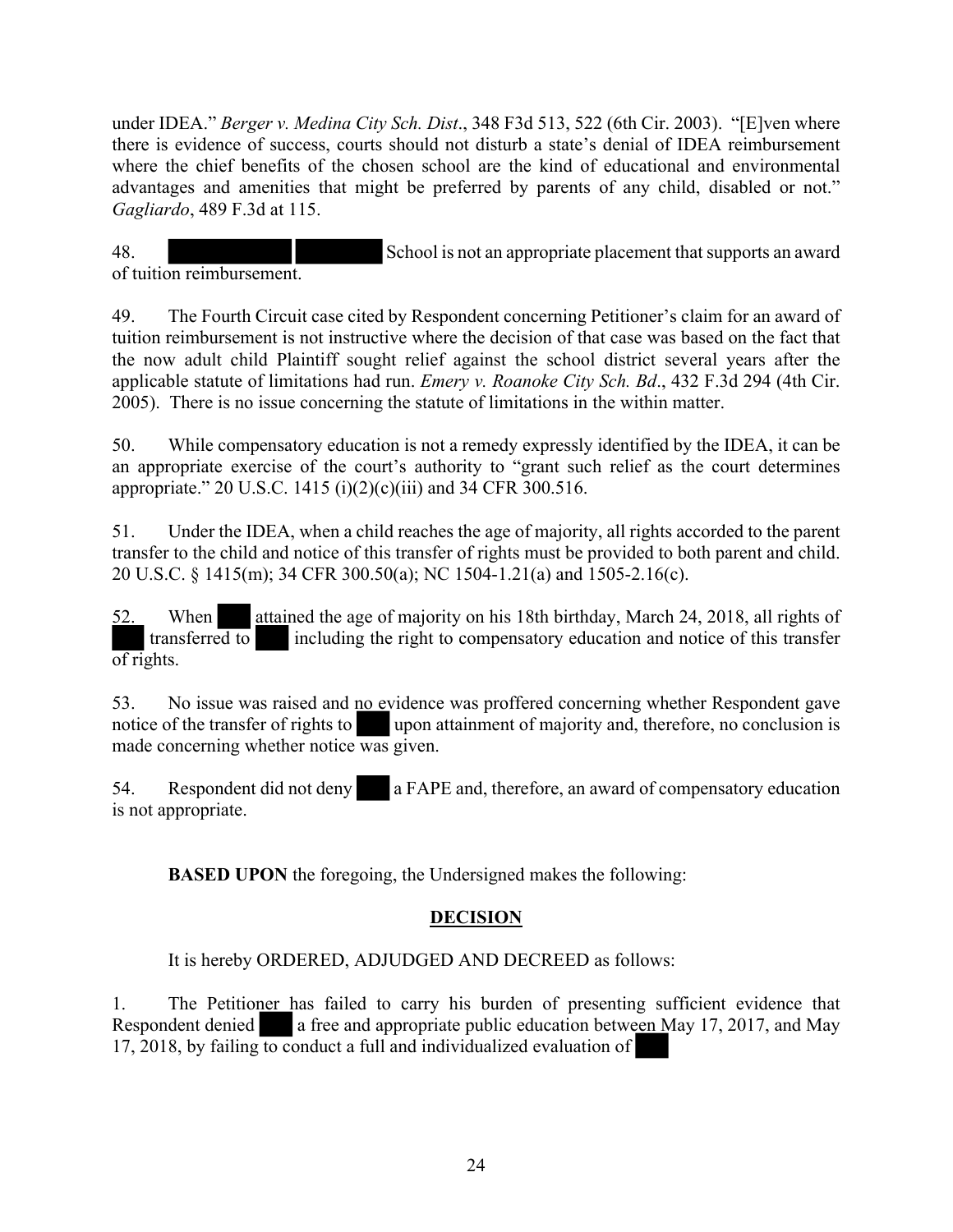2. The Petitioner has failed to carry his burden of presenting sufficient evidence that Respondent failed to provide Petitioners an opportunity to examine s records which denied Petitioner his right to parent participation.

3. The Petitioner has failed to carry his burden of presenting sufficient evidence that Respondent failed to ensure Petitioner's attendance at the May 19, 2017 IEP meeting which denied Petitioner his right to parent participation.

4. The Petitioner has failed to carry his burden of presenting sufficient evidence that Respondent inappropriately denied eligibility for special education services on May 19, 2017 and, therefore, Respondent did not deny a FAPE.

5. The Petitioner has failed to carry his burden of presenting sufficient evidence that Respondent predetermined s eligibility.

6. The Petitioner has failed to carry his burden of presenting sufficient evidence that Respondent failed to develop and offer an appropriate Individualized Education Plan ("IEP") between May 17, 2017 and May 17, 2018 and, therefore, Respondent did not deny a FAPE.

7. The Petitioner has failed to carry his burden of presenting sufficient evidence that School is an appropriate placement that supports an award of tuition reimbursement.

8. The Petitioner has failed to carry his burden of presenting sufficient evidence that an award of compensatory education is appropriate.

9. Respondent is the prevailing party on all issues.

**Therefore,** the relief requested in the within Petition for Contested Case (Special Education) hereby is DENIED.

#### **NOTICE OF APPEAL RIGHTS**

In accordance with the Individuals with Disabilities Education Act and North Carolina's Education of Children with Disabilities laws, the parties have appeal rights regarding this dismissal.

 Under North Carolina's Education of Children with Disabilities laws (N.C.G.S. §§ 115C-106.1 *et seq.*) and particularly N.C.G.S. § 115C-109.9, "any party aggrieved by the findings and decision of a hearing officer under G.S. 115C-109.6 or G.S. 115C-109.8 may **appeal the findings and decision within 30 days after receipt of notice of the decision by filing a written notice of appeal with the person designated by the State Board** under G.S. 115C-107.2(b)(9) to receive notices. The State Board, through the Exceptional Children Division, shall appoint a Review Officer from a pool of review officers approved by the State Board of Education. The Review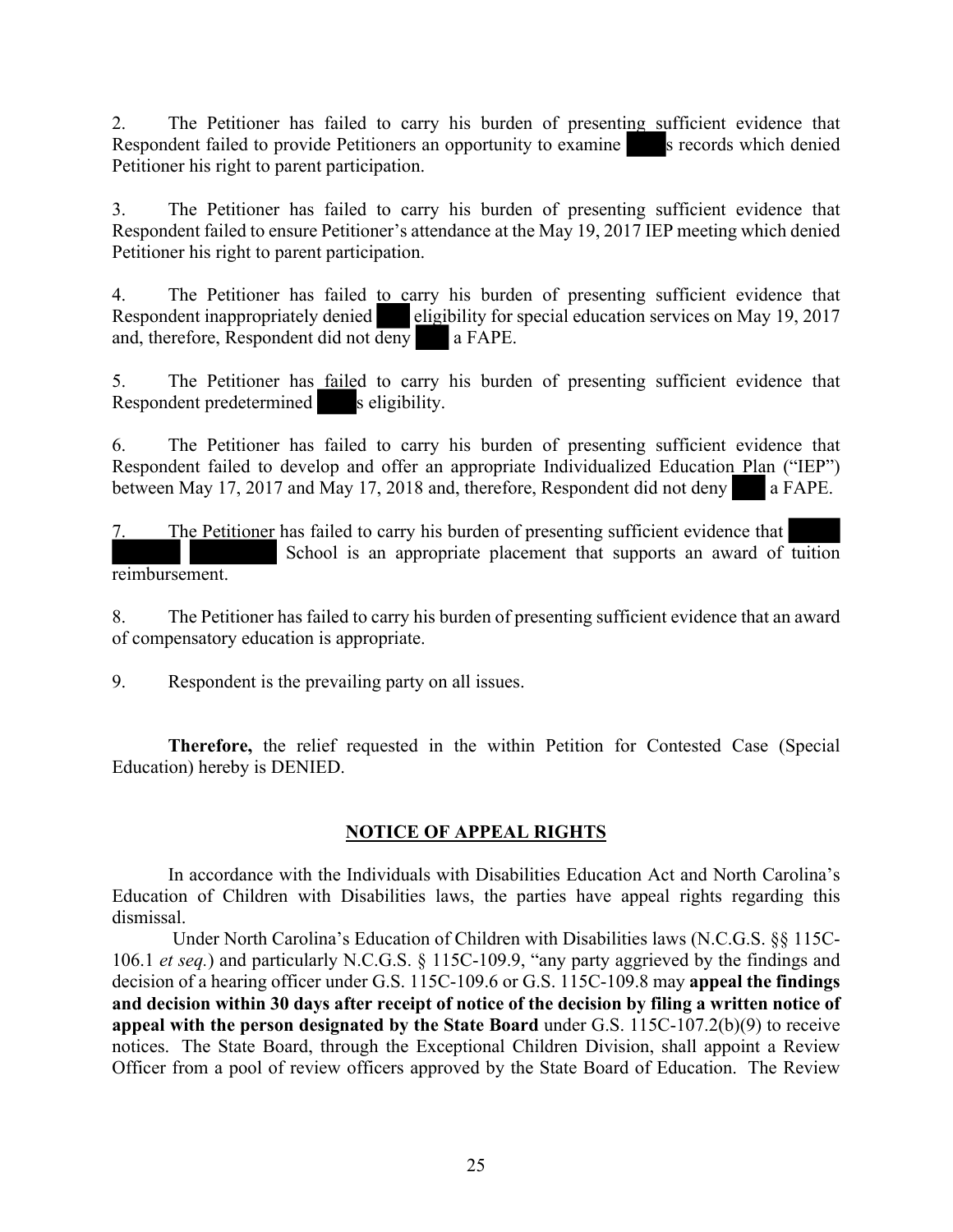Officer shall conduct an impartial review of the findings and decision appealed under this section."

Inquiries regarding the State Board's designee, further notices and/or additional time lines should be directed to the Exceptional Children Division of the North Carolina Department of Public Instruction, Raleigh, North Carolina prior to the required close of the appeal filing period.

#### **IT IS SO ORDERED.**

This the 23rd day of April, 2019.

ia Nathabe

Selina Malherbe Administrative Law Judge